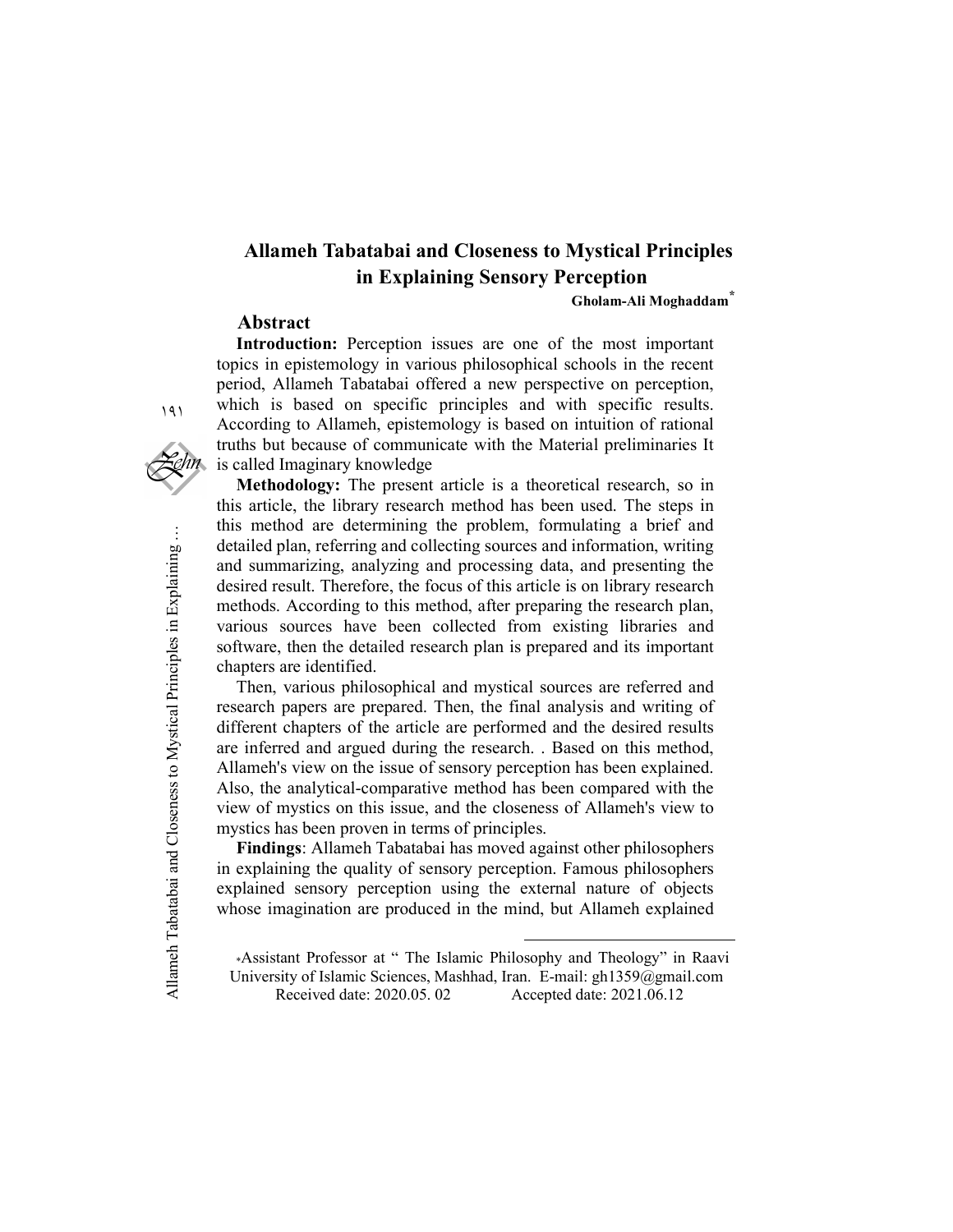the nature of sensory perception without using it.

In this particular view, Allameh Tabatabai has crossed philosophical principles and approached special mystical principles.

According to Allameh, in his view, close to mystical principles, he has not interpreted the universe according to the levels of existence. Rather, he has explained the universe with the theory of the emergence and ventricle of the existence.

In this theory, Allameh, like mystics, has spoken about the inclusion and encirclement of existential worlds and their presence together. This proves the closeness of Allameh's view to the mystical view

Contrary to the philosophical view, Allameh Tabatabai discusses the precedence of present knowledge, which is one of the foundations of Allameh's epistemology in the realization of sensory perception, and it can be considered as arising from the same view of Allameh's mystical ontology.

The popular view considers nature as the mediator of perception, which is the criterion of the correspondence between the mind and the outside. According to Allameh, the beings of the higher world belong to the sensory perceptions, which are the cause of these material and natural beings and have all their perfections.

According to Allameh, the sensory perception of the material world is the same as the presence perception of the reality of these objects in the higher world. Allameh's view is close to mystical intuition in this respect.

Conclusion: Allameh Tabatabai has a special point of view in explaining sensory perception. In this view, it has crossed the common philosophical foundations and approached the mystical foundations in ontology and epistemology.

Keywords: Allameh Tabataba'i, Imaginary and Sensual Perception, Intellectual Intuitions, Imaginary Intuitions, Knowledge by Presence, Imaginary World.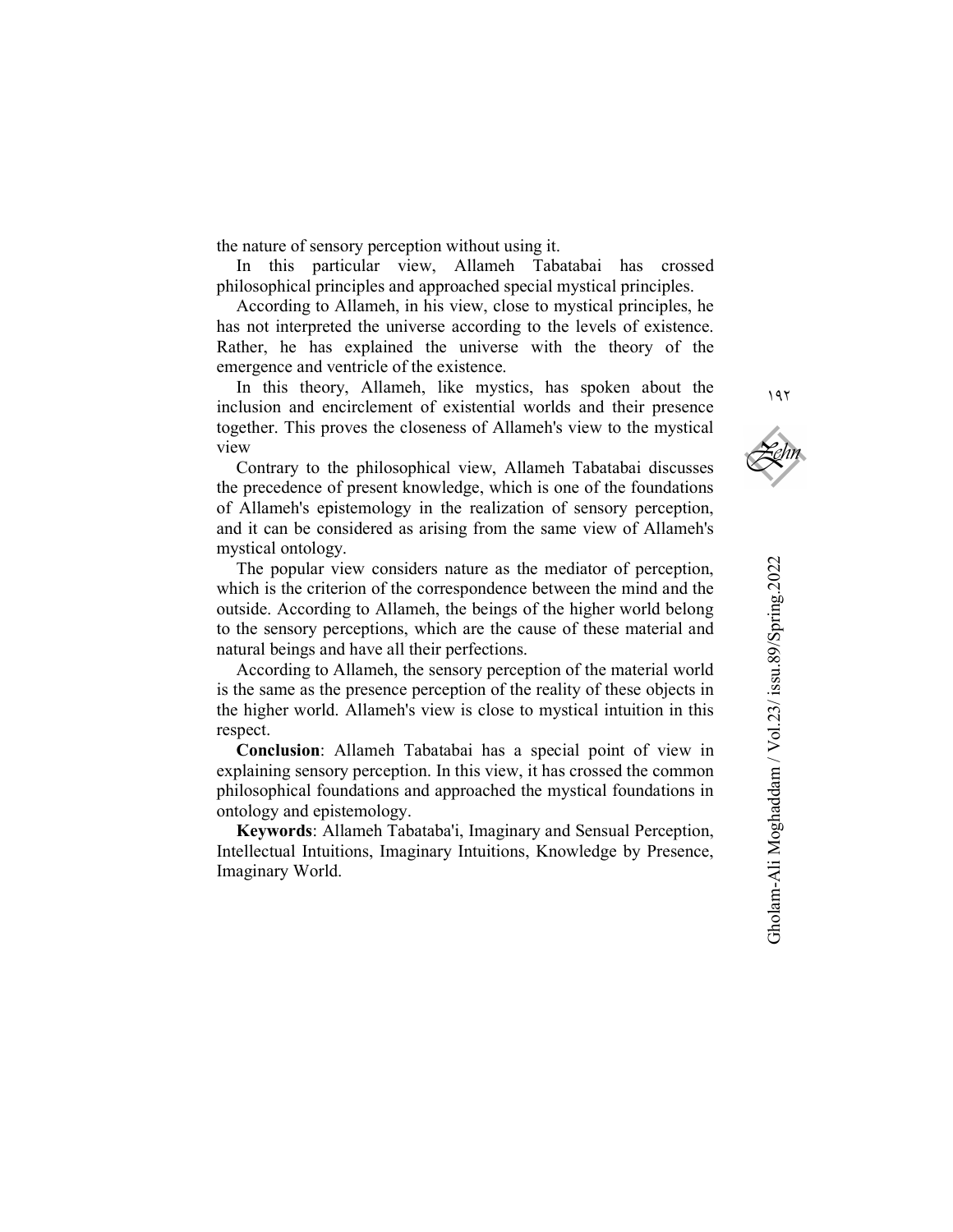علامه طباطبايي و نزديكي به مباني عرفاني در تبيين ادراك حسي

غلامعلي مقدم\*

چكيده

باری اضطراری است که از جهت ارتباط نفس با<br>- بر وجود واحد مطلق، تعینات و ماهیات را حاصل<br>نشناسی را نشان دادهاییم علامه در این نگاه علم<br>نشناسی را نشان دادهاییم علامه در این نگاه علم<br>جود مادی که در مواجهه حضوری با وجود، تبیین<br> تبيين نحوه ادراك از مهمترين مباحث معرفتشناسي در مكاتب فلسفي است. ُمثل افلاطون، تجريد ارسطو، مواجهه ابنسينا، انشا و مشاهده ملاصدرا، عنوان كلي سبزواري و... نمونههايي از تلاش براي تبيين نحوه ادراك در نفس انساني بودهاند. در دوره اخير علامه طباطبايي ديدگاهي متفاوت در ادراك حسي ارائه كرد. به نظر علامه حصول ادراك حسي، مسبوق به شهود حقايق مثالي به علم حضوري است. واقعيت مساوق وجود است و ماهيت اعتباري اضطراري است كه از جهت ارتباط نفس با مقدمات طبيعي حاصل شده است. عرفا نيز با تأكيد بر وجود واحد مطلق، تعينات و ماهيات را حاصل نسبت و اعتبار معرفي كردهاند. در اين مقاله به روش تحليلي، ديدگاه علامه را تقرير كرده و نزديكي ايشان به مباني عرفاني در هستيشناسي و معرفتشناسي را نشان دادهايم. علامه در اين نگاه علم حصولي را نه مرتبط با ماهيت خارجي يا حدود وجود مادي كه در مواجهه حضوري با وجود، تبيين نموده و از اين رهگذر به نگاه عرفان نظري نزديك شده است. واژگان كليدي: علامه طباطبايي، ادراك حسي، عالم مثال، شهود مثالي.

> \* استاديار گروه فلسفه و كلام اسلامي دانشگاه علوم اسلامي رضوي. com.gmail@1359gh تاريخ دريافت: ١٣٩٩/٠٢/١٣ تاريخ تأييد: ١٤٠٠/٠٣/٢٢

-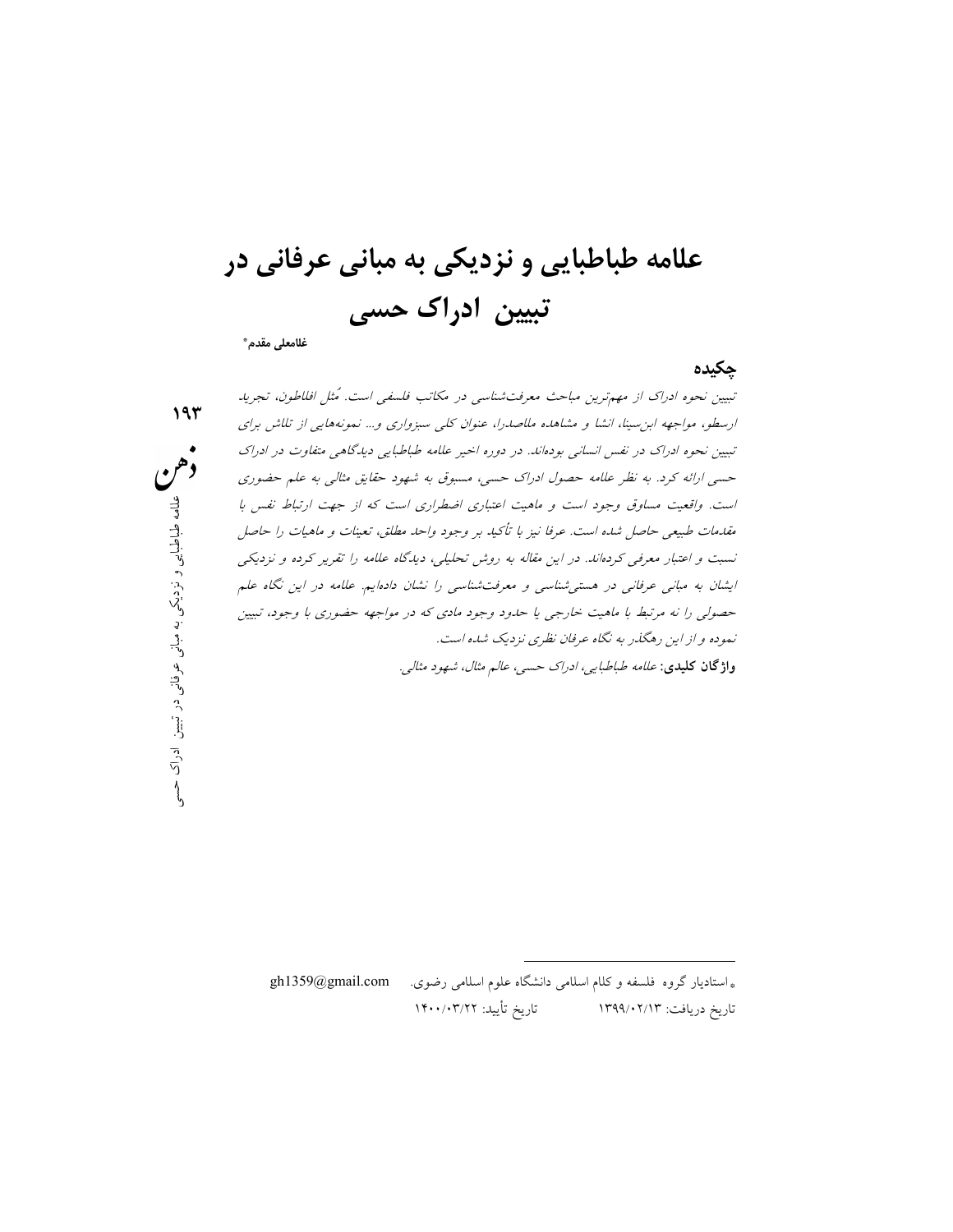مسئله علم و ادراك حسي و نحوه پيدايش آن از مسائل مهم در تاريخ فلسفه است. در ديدگاههاي مشهور ادراك حسي، صورت حاصل از مواجهه با خارج است و با انحفاظ، انشا يا انتزاع ماهيت از حدود خارجي محقق ميشود. علامه طباطبايي در تبيين كيفيت ادراك حسي، بر خلاف جريان رايج و متكي بر مباني خاص، از تقدم شهود و مواجهه مثالي بر علم حصولي سخن گفته است. علامه ادراك و معرفت حسي را به مشاهده حضوري علل مجرد، تفسير كرده و تحقق علم حصولي را حاصل اعتبار، سنجش و مقايسه تلقي ميكند. عرفان نظري نيز مبادي تصوري و تصديقي خود را مبتني بر شهود

و اعتبار عرفاني تعينات در بستر وجود مطلق تلقي كرده است. اكنون پرسش اين است كه آيا ميتوان در اين مسئله نزديكي و همآوايي علامه با عرفان نظري در مباني و نتايج را ادعا كرد؟ معها<br>غلام معلي مقدم / شماره ١٩/١) لخالصة<br>معلم المقدم / شماره ١٩/١) بهالصقائي صقدم

مقدمه

اين مسئله در آثار علامه مانند بداية الحكمه، نهاية الحكمه، تعليقه اسفار، اصول فلسفه و روش رئاليسم و رسائل توحيدي مطرح شده و در كلام شارحان و شاگردان ايشان مورد بررسي قرار گرفته است (مطهري، ،١٣٨٠ ج،٩ ص٣١٦). مقالاتي نيز در اين زمينه انتشار يافته است كه از جمله آنها ميتوان به «تبيين و بررسي ادراك حسي از ديدگاه ملاصدرا و علامه طباطبايي» (موسوي، ،١٣٩٥ ص٢٥)، «حقيقت ادراك حسي از ديدگاه علامه طباطبايي» (كرد فيروزجايي، ،١٣٩٢ ص١١)، «استدلال خطاي حسي و امكان تصور متعارف از ادراك حسي در فلسفه علامه طباطبايي» (اكبريان، ،١٣٩٦ ص٥٣) اشاره كرد.

آنچه در اين نوشته بر آن تكيه شده و وجه نوآوري مقاله به شمار ميآيد. ارائه تقرير عرفاني از ديدگاه علامه در ادراك حسي، توضيح مباني عرفاني اين تقرير و ارتباط آن با نگاه علامه، اثبات نزديكي و پايبندي علامه به مباني وجودشناختي و معرفتشناختي عرفان، اقامه شواهد و قرائن اين نزديكي در آثار علامه، شاگردان و شارحان و تبيين التزام علامه به آثار و لوازم اين مباني در مسئله ادراك حسي است. در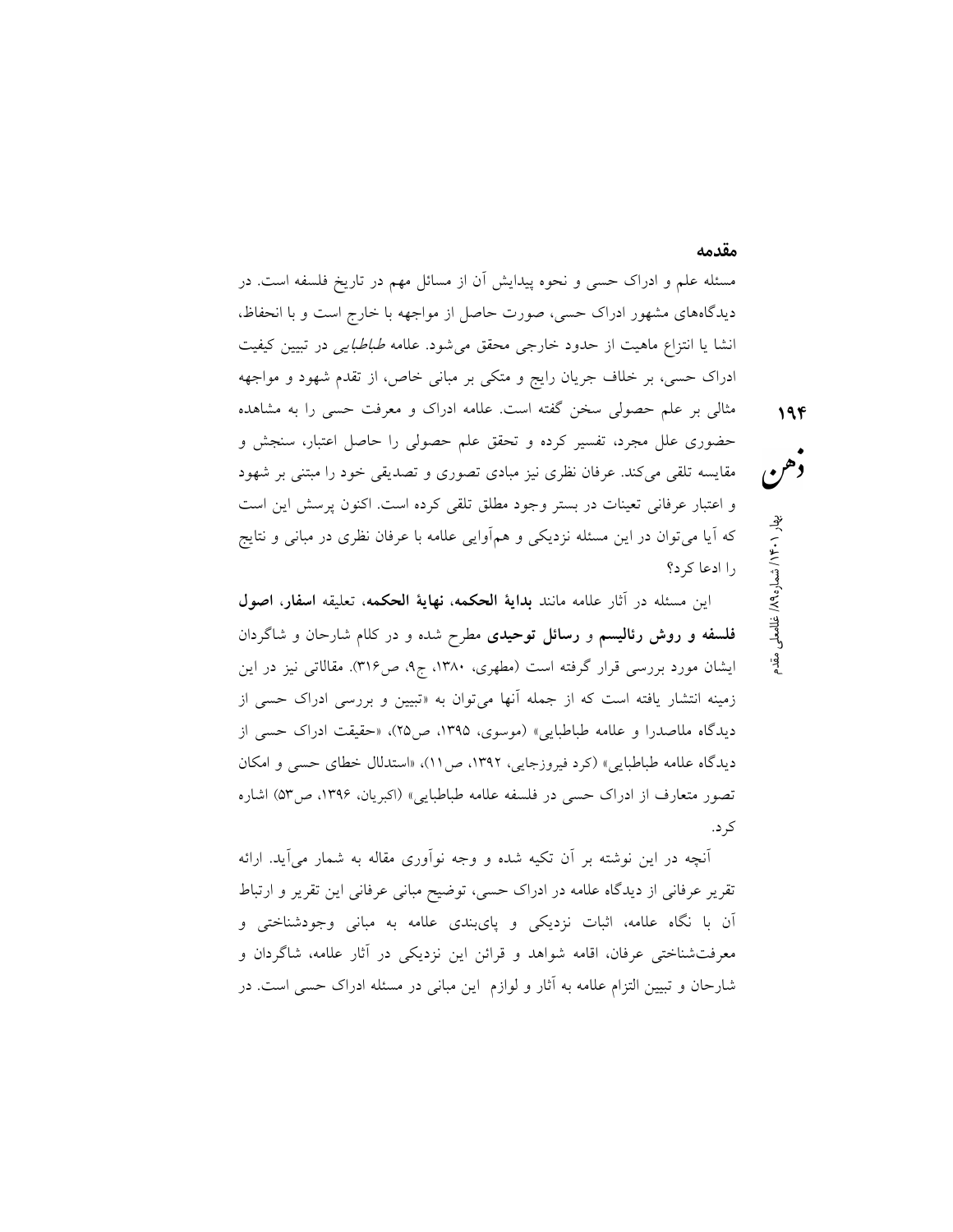اين مقاله نشان دادهايم نگرش علامه در ادراك حسي مبتني بر نگاه وجودي محض و مبناي تشكيك اخص عرفاني صورت گرفته است كه معتقد به وحدت حقيقت وجود بوده، كثرت را از وجود به مظاهر و تعينات اعتباري آن منتقل نموده و براي كثرات وجود حقيقي معتقد نيست. هستيشناسي علامه نيز مبتني بر كمالات ذاتي حقيقت وجود و ظهور و بطون آنها در نظام اسما و صفات عرفاني و ترتيب و احاطه سعي و اطلاقي عوالم بر يكديگر تبيين ميشود. علامه با التزام به وحدت واقعيت مطلق، همه كثرات ماهوي و مظاهر را امور اعتباري و ساخته دستگاه علم حصولي انسان، متأخر از حقيقت وجود و شهود و حاصل ظهور و انعكاس حقيقت وجود در دستگاه ادراكي علم حصولي تلقي مينمايند.

به اين منظور به تبيين مباني وجودشناختي و معرفتشناختي نظام عرفاني پرداخته، نزديكي علامه به مباني عرفاني در مسئله ادراك حسي را نشان دادهايم و به ارائه شواهد اين نزديكي و هماهنگي در كلام عرفا و علامه پرداختهايم.

# الف) نزديكي به نگاه عرفاني در مباني وجودشناختي

فتى و معرفت شناختى نظام عرفانى پرداخته،<br>راک حسى را نشان دادهايم و به ارائه شواهد<br>مه پرداختهايم.<br>**وجودشناختى**<br>شناسى، معرفت شناسى و... مبتنى است و لو ن<sup>و</sup>رد يي به مبان يك و نورد.<br>شناسى، معرفت شناسى و... مبتنى است و<br>تاجدينى، آراي فلسفي بر مباني انسانشناسي، جهانشناسي، معرفتشناسي و... مبتني است و تفاوت در اين مباني تغيير در نظريات فلسفي را رقم ميزند. علامه به حسب طبع فيلسوفي كمحرف و گزيدهگو بوده است (تاجديني، ،١٣٧٥ ص٥٠-٤٠). اين خصيصه در ابراز ديدگاههاي خاص علمي علامه نيز مشهود است؛ لذا معاني و مباني خاص ايشان را بايد از آثار مختلف برداشت كرد. شايد خواننده تحرير پيش رو را تقرير عرفاني غليظ از ديدگاه علامه تلقي كند؛ اما بنمايههاي اصلي اين تقرير آن گونه كه در شواهد آمده، بهاجمال در كلام علامه قابل پيگيري و اثبات است. در مشي علمي علامه، ديدگاه تشكيك خاصي و تشكيك اخصي در طول هم و آميخته با هم مطرح شده و در مرزي دقيق از يكي به ديگري گذر شده است. اين نگاه عرفاني در طول تشكيك خاصي قرار داشته و برداشت عرفاني مقاله بر اساس استقراي برخي شواهد عرفاني از آثار علامه اقامه شده است. اين تبيين عرفاني در رسالهها و آثار عرفاني علامه قابل پيگيري است.

 ١٩٥ دهم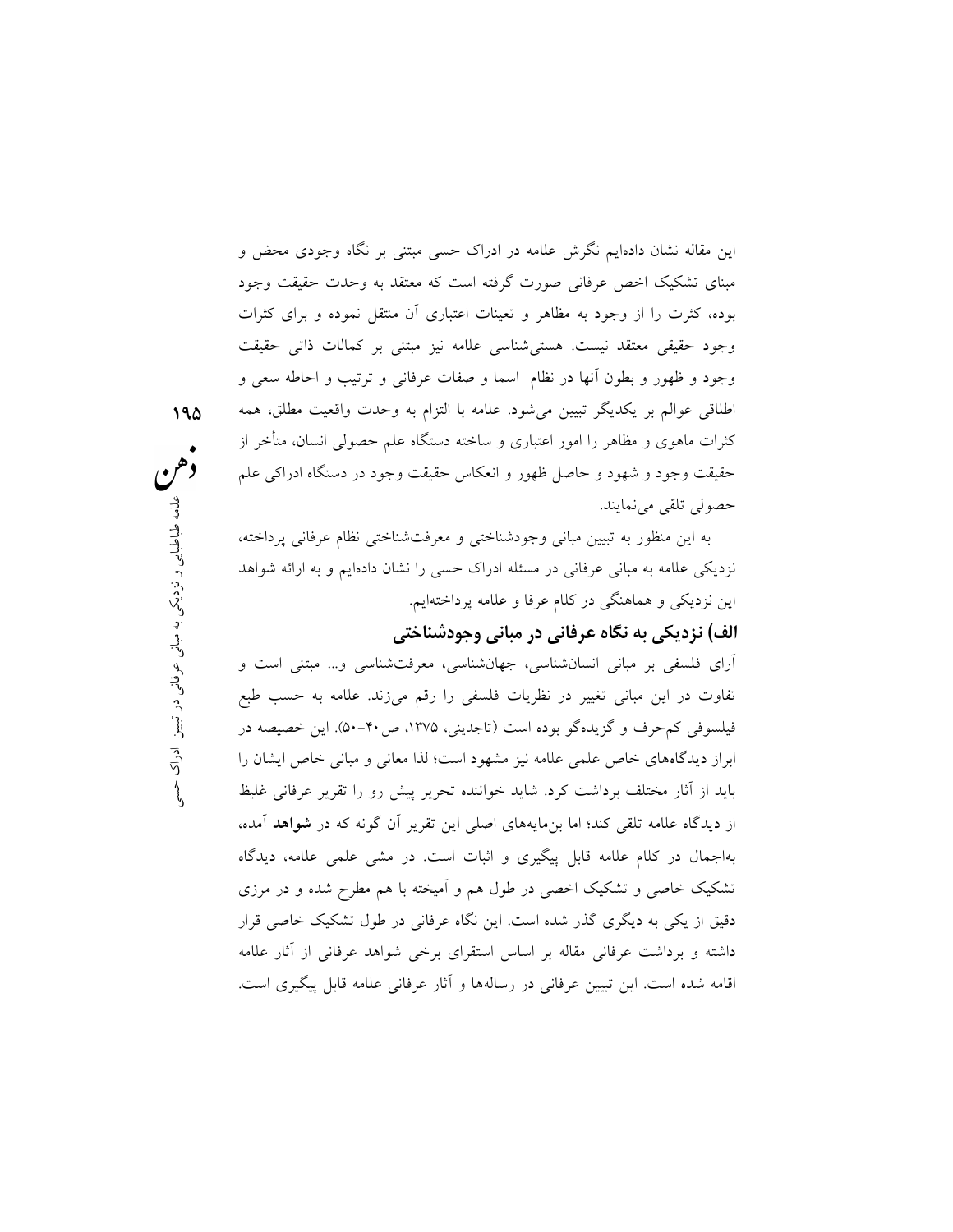پذيرش مباني وجودشناسي و معرفتشناسي عرفاني با لوازمي در هستي و ادراك همراه است كه ميتوان شواهد آن را در كلام علامه نشان داد. اعتقاد به وحدت وجود و اطلاق و تقييد عرفاني، نظام اسما و صفات و ظهور و بطون، تحويل ماهيت به ظهور، اعتبار اضطراري ماهيت، تقدم شهود و مواجهه مثالي در ادراك، نسبي و مقايسهايبودن وجود ذهني، حاكويت ذاتي علل فاعلي مشهود از رقايق طبيعي و... از آن جمله است كه در ادامه به اين مباني، لوازم و شواهد آن در مسئله ادراك حسي در نگاه علامه ميپردازيم.

.١ نظام ظهور و بطون عرفاني، تأثير بر ديدگاه علامه و نسبت آن با مسئله ادراك حسي

مباحث علامه در مشي رايج اگرچه با تشكيك خاصي قابل تبيين و تفسير است، با توجه به قرائن عرفاني مذكور ميتوان وجود صبغه عرفاني و نزديكي به تشكيك اخص در مباحث علامه را ادعا نمود. اين مشي خاص ادامه مسير حكمت متعاليه در تحويل وحدت تشكيكي به وحدت شخصي، عليت به تشأن، تشكيك مراتب به تشكيك مظاهر و ماهيات به اعيان و... به شمار ميرود. در اين نگرش نهايي نظام هستيشناسي عرفاني مبتني بر ظهور و بطون جايگزين نظام فلسفي شده و نفس به عنوان حقيقتي چندلايه به حسب باطن خود با مراتب باطني وجود ارتباط حضوري دارد. مسئله ادراك حسي نيز بر همين ارتباط حضوري و اعتبار اضطراري ماهيت مبتني است. آنچه از كلام شاگردان و شارحان نيز به عنوان مؤيد ذكر شده، گوياي همين مطلب است و همراهي ديدگاه علامه در ادراك حسى با مباني عرفاني را نشان مي دهد.

علم و ادراك حسي، در غالب ديدگاههاي فلسفي بهنوعي حصول و با ايفاي نقش ماهيت و صورت مأخوذ از خارج سامان مييابد. در ديدگاه مشهور ماهيت منحفظه، تحقق ماهيت خارجي به وجود ذهني در نفس است. در اين ديدگاه ماهيت قابل تحقق در دو ظرف ذهن و خارج است كه گاه به وجود خارجي در عالم عين با آثار خارجي و گاه به وجود ذهني نزد عالم بدون آثار خارجي حاضر ميشود. اين اتحاد ماهوي معيار مطابقت و صدق در قضايا را عهدهدار است (سبزواري، ،١٣٦٩ ص١٢٢). مع هم<br>فلامعلي ميهار ١٠٠ هـ/ ان نشاره ١٩٨ ان الفاصلي مقدم<br>معلم المقدم العاملية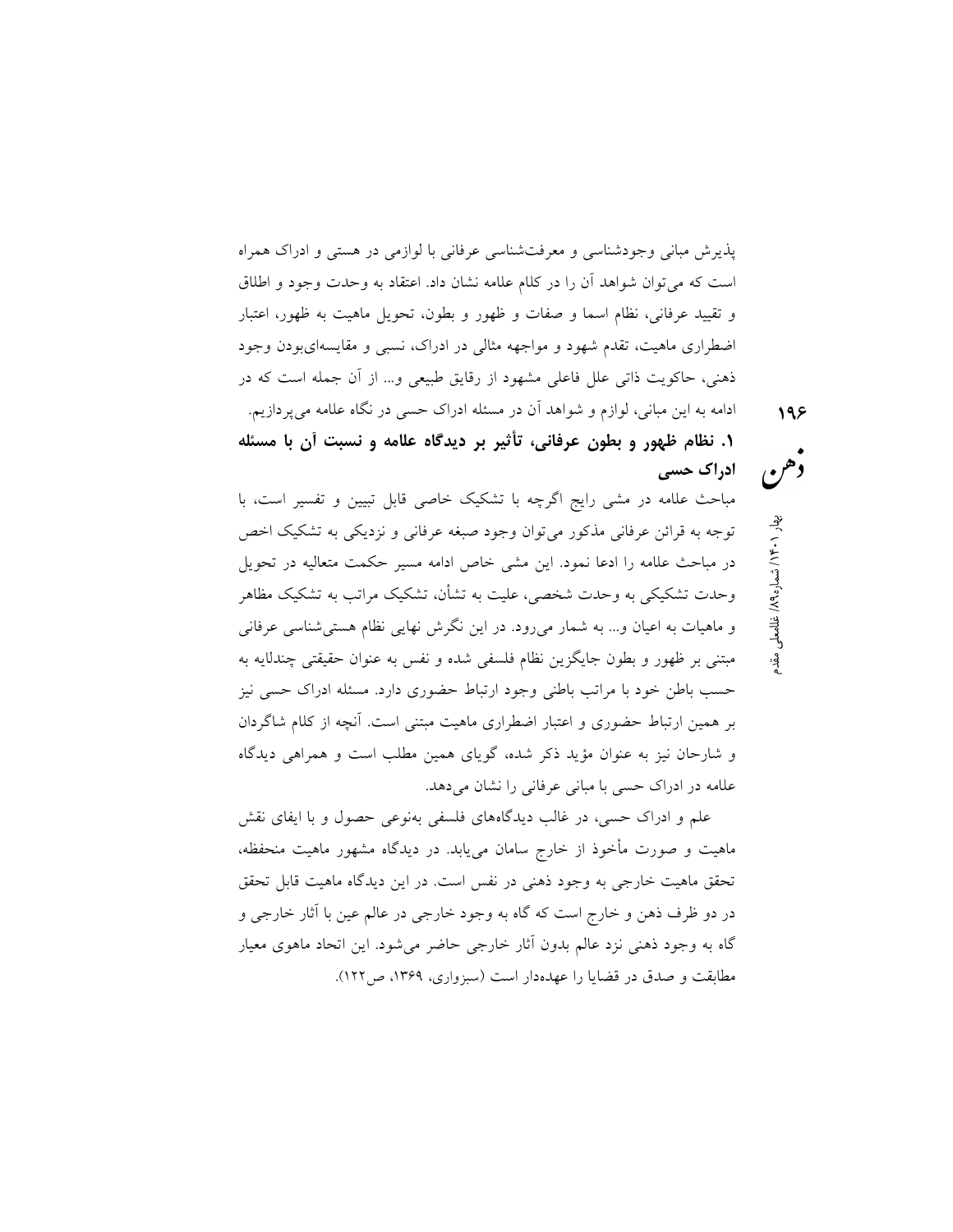در حكمت متعاليه نيز اگرچه حس و خيال به مرتبه تجرد، تعالي يافته است، نقش ماهيت و صورت در ادراك حسي مطرح است. ملاصدرا تا حدود زيادي به هستيشناسي عرفاني نزديك شد؛ اما در مشي فلسفي غالب خود، مبتني بر تمايز وجود و ماهيت و انعكاس ماهيت خارجي در ذهن سخن گفته است. او غالبًا وجود و ماهيت را دو حيث متافيزيكي متغاير ميداند و گاه ماهيت را ظهور و شبح عيني و بالعرض وجود معرفي مي $\omega$ مايد (صدرالمتألهين شيرازي، ١٩٨١م، ج٣، ص١٣٧ و ١٣٧۵، ص١٨١ و ،١٣٦ ص٨).

نی وجودشناختی و معرفتشناختی عرفانی<br>که ممکن را در خارج ترکیبی از وجود و<br>ساوی و منحصر در وجود معرفی نموده<br>اساوی و منحصر در وجود معرفی نموده<br>ابه اعتبار اضطراری و وهمی ذهن تنزل داده<br>ادراک حضوری ملکوت اشیا نائل شده و<br>را اعتبار علامه طباطبايي ديدگاه خود در ادراك حسي را فراتر از ديدگاه تمايز متافيزيكي وجود و ماهيت و با نزديكي بيشتر به مباني وجودشناختي و معرفتشناختي عرفاني سامان داده است. ايشان بر خلاف كساني كه ممكن را در خارج تركيبي از وجود و ماهيت تلقي ميكردند يا ماهيت را انتزاع از مرتبه وجود محدود يا ظهور وجود به نحو ثانوي و بالعرض ميدانستند، واقعيت را مساوي و منحصر در وجود معرفي نموده (ر.ك: طباطبايي، ١٤١٦ق، ص١٤) و ماهيت را به اعتبار اضطراري و وهمي ذهن تنزل داده است. در اين نگاه نفس در مقام معرفت به ادراك حضوري ملكوت اشيا نائل شده و متأخر از اين ادراك، به اضطرار، ماهيت را اعتبار مينمايد (ر.ك: طباطبايي، ١٤١٦ق، ص٢٣٩).

در اين نگاه وجودشناختي عرفاني، وجود مطلق متن واقعيت را به خود اختصاص داده، مساوي با حقيقت واجب، وجود لابشرط مقسمي و موضوع حكمت عرفاني علامه است: «وجود واجبى يك حقيقت صرف است؛ پس نامحدود است و فراتر از هر گونه تعّين اسمى و وصفى و... پس اين حقيقت مقدس داراى اطلاقى خواهد بود نسبت به هر تعيّنى كه فرض شود و در نظر آورده شود، حتى نسبت به خود اين حكم اطلاق نيز داراى اطلاق و رهايى از قيد خواهد بود» (همو، ،١٣٨٧ الف، ج،١ ص٦١ و ،١٣٨٨ الف، ج،٢ ص١١٤).

بر خلاف نگاه رايج كه واقعيت را منشأ انتزاع مفهوم وجود و ماهيت و آغاز نزاع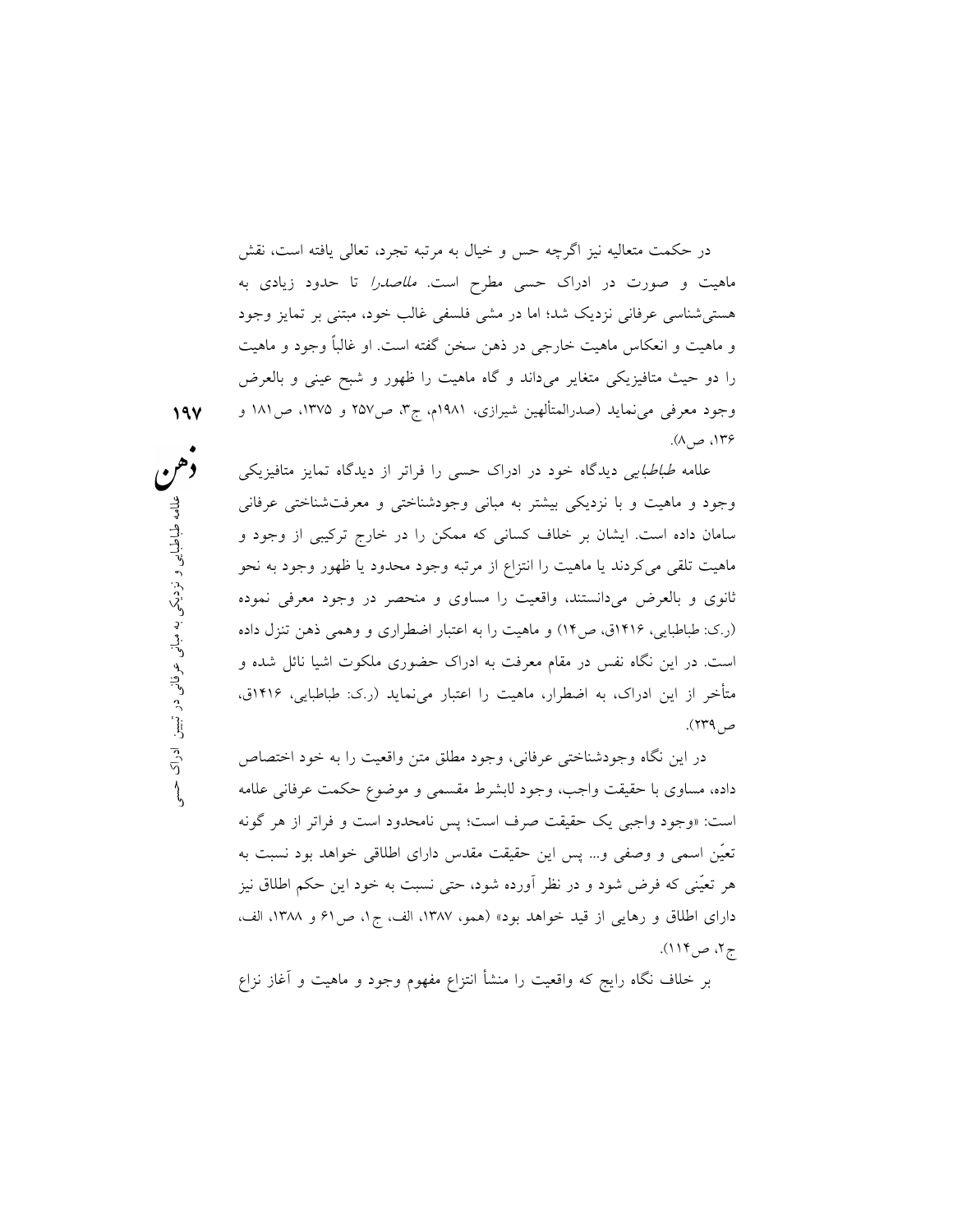اصالت وجود و ماهيت قرار ميدهد، در اين نگاه عرفاني سخن از وجود مطلق و مقيد و مشاهده مطلق در بستر مقيدات است: «هر تعيني از يك اطلاق و بيقيدي ناشي ميگردد، زيرا مشاهده مقيد بدون مشاهده مطلق نيست» (همو، ،١٣٨٨ ب، ص٣٣). «و از اينجا معلوم مىشود اينكه مقام ذات و حقيقت وجود، اطلاقى را داراست كه در مقابلش تقييدى نيست و اجلّ از هر اطلاق و تقييد مىباشد» (همو، ،١٣٨٨ الف، ج،٢ ص١٥١).

 خارج و ذهن هر دو از مظاهر و تعينات اين وجود مطلق به شمار آمده، مقيدات در پرتو آن حقيقت مطلق تحقق پيدا ميكنند؛ به نحوي كه مقيد، تعين و ظهور مطلق و مطلق، حقيقت و باطن مقيد است. علامه بر اين مبنا ادراك ماهيات حصولي و صورتهاي حسي را در بستر وجود مطلق تصوير كرده، بر اهميت و همراهي اين مبنا با معارف ديني تأكيد دارد: «مسئله ظهور و بطون حق تعالى يكى از مسائل عميق و ارزنده فلسفه اسلامى و عرفان نظرى است كه فيلسوفان مسلمان و عارفان موحد درباره آن داد سخن راندهاند و با الهام از آيات شريفه قرآنى و روايات و بيانات معصومان سخنانى نغز و دلپذير و ژرف و راهگشا پيرامون اين مطلب مهم اظهار داشتهاند» (طباطبايي، ،١٣٨٧ الف، ج،١ ص٧٤).

غامها معهد ( ۱۰ ∗ با / شماره ۱۹۸ ) غفائده محل<br>وهم معل<br>المعلم السمار المقدم بهار المستقدم بهار المستقدم بهار المستقدم بهار ا

به حسب اين نگاه عرفاني حد و تعين به حسب وجود، حقيقتي منحاز و جدا از مطلق ندارد؛ ظاهر با مظهر متحد است و تعينات حاصل ظهور مطلق در مراتب نازل وجودند. وجود مطلق همان حقيقت وجود و مساوق با واقعيت است؛ واحد شخصي است و كثرات مشهود، مظاهر اين وجود واحد مطلق و موجود بالعرض و مجازياند: «هر متعينى محدودالذات بوده و از مظاهر واجب است» (همان، ج،١ ص٥٥). «آن وجود بالصّرافه كه در تشخّص واحد است، اختصاص به ذات حقّ داشته و تمام موجودات از زمين و آسمان و عالم ملك و ملكوت، مظاهر و تجلّيات او هستند و ديگر وجودى از خود ندارند و نسبت وجود و موجودّيت به آنها باْلع َرض و المَجاز خواهد بود (همو، [بيتا]، ص٢١٦). «تمام موجودات از زمين و آسمان و... مظاهر و تجّليات او هستند و ديگر وجودى از خود ندارند؛... و ما در سابق الايّام رسالهاى عربى راجع به ولايت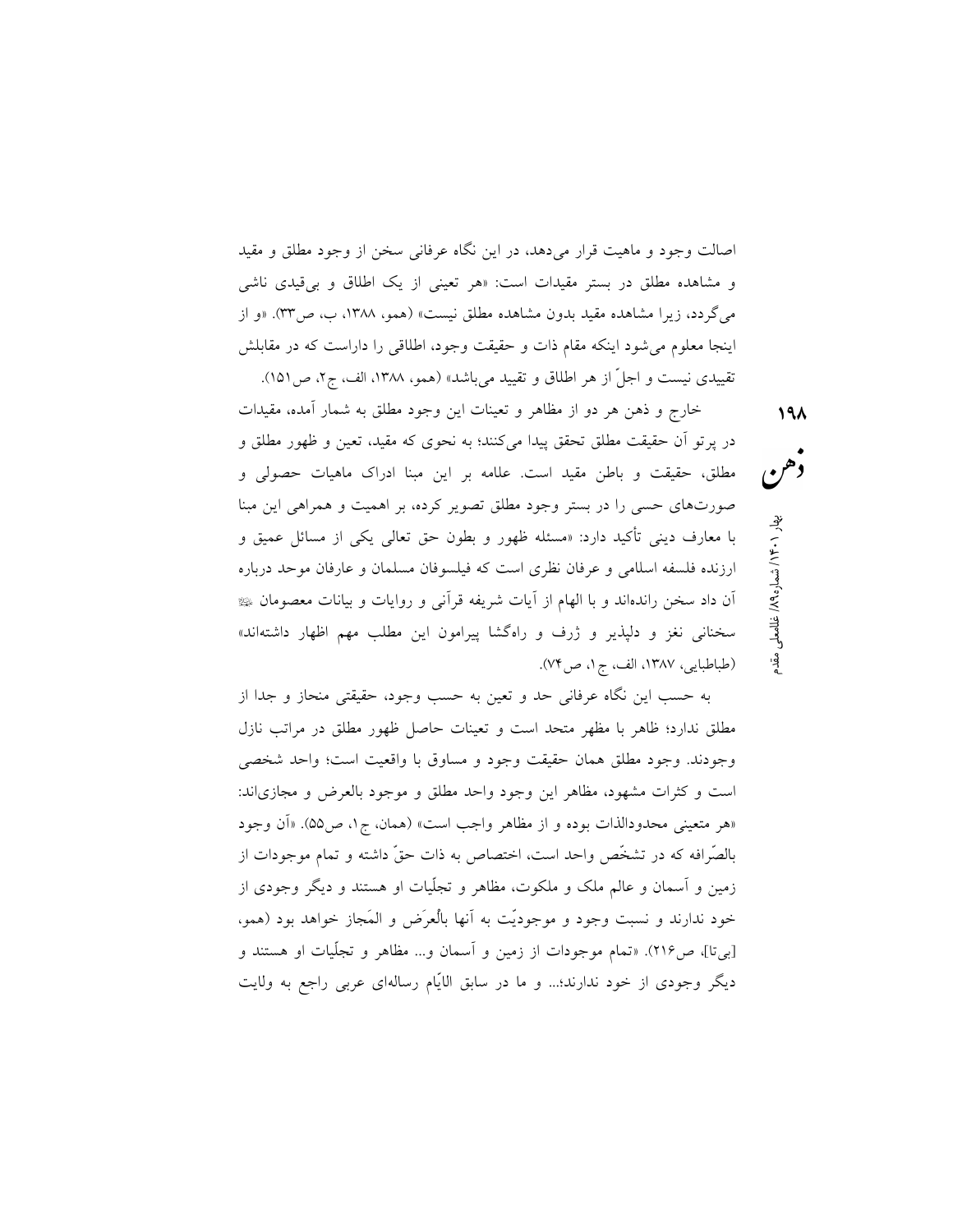نوشتهايم و در آن اثبات تشخّص وجود را نمودهايم كه وجود مساوق با تشخّص است و بنابراين در خارج يك شخص از وجود مىباشد و بس و بيشتر از يك تشخّص محال است كه تحقّق پيدا كند» (همان).

بنابراين تعينات در نگاهي نسبي و مقايسهاي از هم تفكيك شده و از حقيقت وجود بيبهرهاند. ذهن و خارج نيز دو نحوه وجود مقيداند: «پس وجود يا طبيعي و مادي است، يعني ظهور مطلق در مرتبه طبيعت و داراي اثر خارجي است، يا مجرد است يعني ظهور مطلق در مرتبه عقل و مثال است و بدون اثر مادي و خارجي» (ر.ك: صدرالمتألهين شيرازي، ١٩٨١م، ج،١ ص،٢٦٤ تعليقه علامه). بنابراين تمايز وجود و ماهيت، قياسي است و چنانكه ميآيد، فقط در ظرف اعتبار و مقايسه حاصل ميشود: «دانستيم كه حقيقت خارجي همان وجود است و بس و امور ديگر مانند ماهيات اموري انتزاعي و ذهني ميباشند كه در خارج تحقق ندارند» (طباطبايي، ،١٣٨٨ ب، ص٤٢).

١٩٩

با نفي ماهيت از حيطه تحقق و راندن آن به وادي اعتبار، علامه به نگاه عرفاني در مسئله ادراك نزديك شده كه هم در مبناي وجودشناختي و هم در روش پيدايش ادراك به ديدگاه ايشان رنگ و بويي عرفاني داده است.

ف اعتبار و مقايسه حاصل مى شود: «دانستيم<br>بر و امور ديگر مانند ماهيات امورى انتزاعى<br>» (طباطبايى، ۱۳۸۸، ب، ص۴۲).<br>آن به وادى اعتبار، علمامه به نگاه عرفانى در<br>وجودشناختى و هم در روش پيدايش ادراك<br>ست.<br>نق ناههور دارد و ادراك مى ش علامه با همين مواجهه مانند عرفا واقعيت را مساوق با وجود تلقي كرده و جز از وجود مطلق و مقيد كه آن هم در پرتو مطلق ظهور دارد و ادراك ميشود، سخن نمي گويد: «انسان به مقتضاي فطرت وجود را ذاتًا درك ميكند و نيز درك ميكند كه هر تعيني از يك اطلاق و بيقيدي ناشي ميگردد، زيرا مشاهده مقيد بدون مشاهده مطلق نيست» (همان، ص٣٣). «انسان مشاهده ميكند كه هر تعيني خواه در خود و خواه در ديگري ذاتًا وابسته و متكي به اطلاق است، درنتيجه تعين وابسته و قائم به اطلاق تام و كامل خواهد بود» (همان، ص٣٤).

> متناظر با همين تقسيم، وجود مطلق به ذهني و خارجي تقسيم ميشود. وجود ذهني مرتبهاي از واقعيت مطلق است. جدايي اين دو نحوه از وجود با نوعي مقايسه و نسبتسنجي در ظهور آثار آشكار شده و از خود واقعيتي ندارد: «تحقق وجود ذهني كه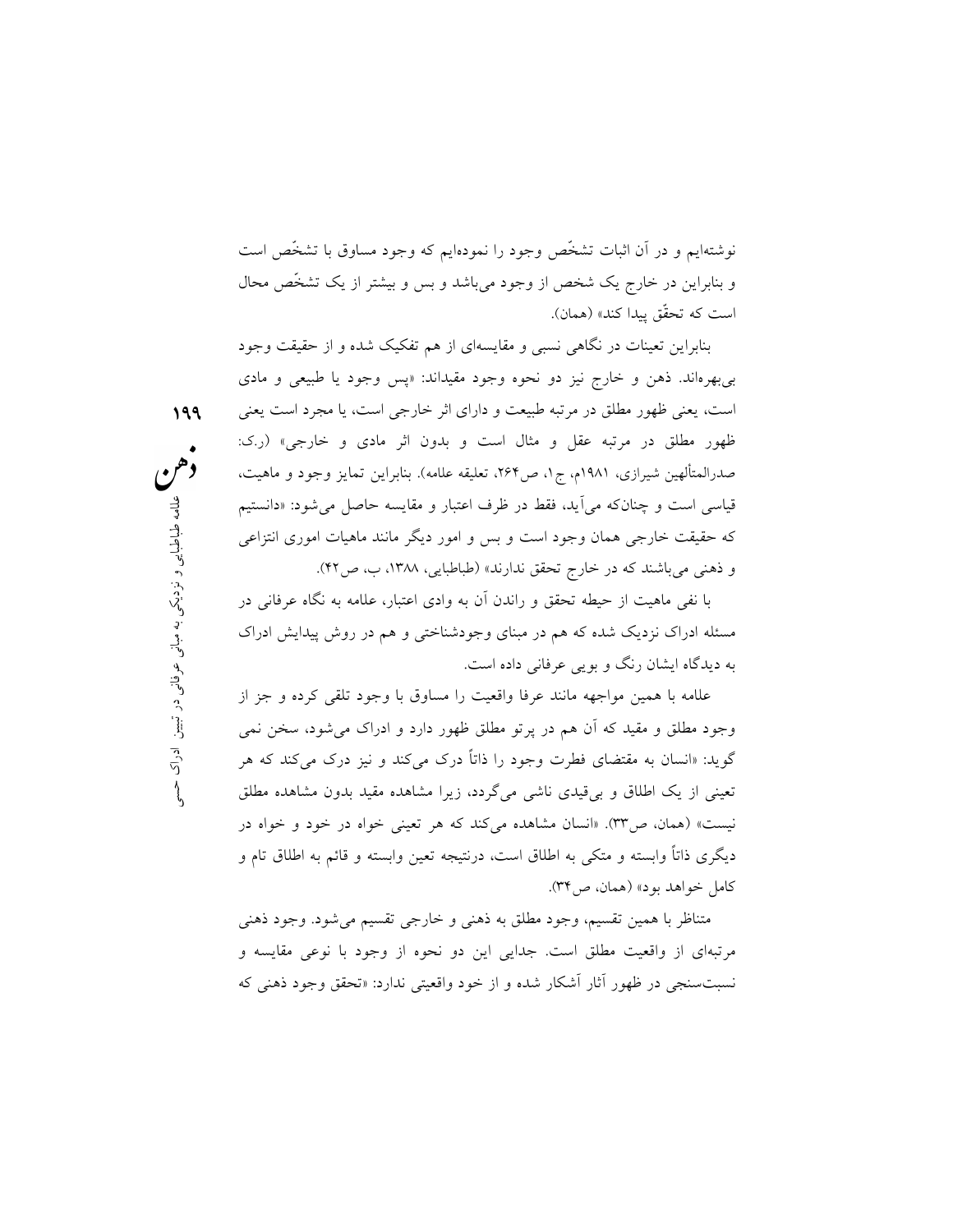يكي از اقسام وجود مطلق است، در مقايسه با خارج حاصل ميشود. وجود يا داراي آثار خارجي است كه خارجي است و يا بدون آثار خارجي است كه به آن ذهني ميگوييم» (صدرالمتألهين شيرازي، ١٩٨١م، ج،١ ص،٢٦٤ تعليقه علامه)؛ چنانكه تعينات در نگاه عرفاني نيز حاصل نوعي سنجش و مقايسه و لحاظ در حقيقت وجود مطلق است؛ به اين نحو كه هر گاه وجود را با كمالي از كمالات يا وصفي از اوصاف خاص يا اثري از آثار لحاظ كنيم، تعيني از تعينات حاصل ميشود. پس تعينات حاصل همين اعتبار در حقيقت وجودند. در اين مقام نيز ميتوان گفت حقيقت ادراك شهودي در مثال كه خود نوعي لحاظ و تعين وجود است، در مقايسه با تعين طبيعي، صورت و ماهيت ذهني ناميده شده است و اين ذهن و عين هر دو تعينات همان حقيقت مطلق!ند: «لأَنَّ الذهن وجود قياسى حاك فى رأى المصنف» (حيدري، [بيتا]، ص٣۶۴). در عرفان نيز ماهيات و تعينات جز نسبتهاي معقوله نسبت به حقيقت وجود، حقيقتي ندارند: «درحقيقت

تقييد نسبتهاي ذاتياند» (همداني، [بيتا]، ص٥٤١).

غلامعلي مقدم / ٨٩ ه / شمار ١٤٠١ بهار ٢٠٠

از اين رو تفاوت وجود ادراكي و خارجي نيز مانند ديگر تعينات، تفاوتي نسبي و قياسي خواهد بود. مرتبه ادراك و خارج هر دو از مراتب مقيد وجود است و البته هر كدام به حسب مرتبه ظهور آثار و خصايص ذاتي نيز به همراه دارند؛ اما ماهيت به عنوان حقيقتي كه گاه در ظرف ذهن و گاه در ظرف خارج تحقق پيدا ميكند، در اين ديدگاه جاي طرح ندارد.

جز وجود مطلق و مقيد نيست، حقيقت وجود در هر دو واحد است و اطلاق و تعين و

### .٢ تبيين عرفاني عوالم و احاطه وجودي آنها بر يكديگر

يكي ديگر از مباني وجودشناختي كه علامه در آن به نگاه عرفاني نزديك شده است، ترتيب عرفاني عوالم و حضور و احاطه آنها بر يكديگر است. بر اساس اين نگرش بر خلاف نظام تشكيكي كه به دوگانگي علت و معلول معتقد است، آنچه در عالم ماده و طبيعت وجود دارد، ظهور حقيقت وجود بوده و عيناً همان است كه با يك وجود راقيتر و بالاتر در عالم مثال وجود دارد و آنچه در عالم مثال است، همان است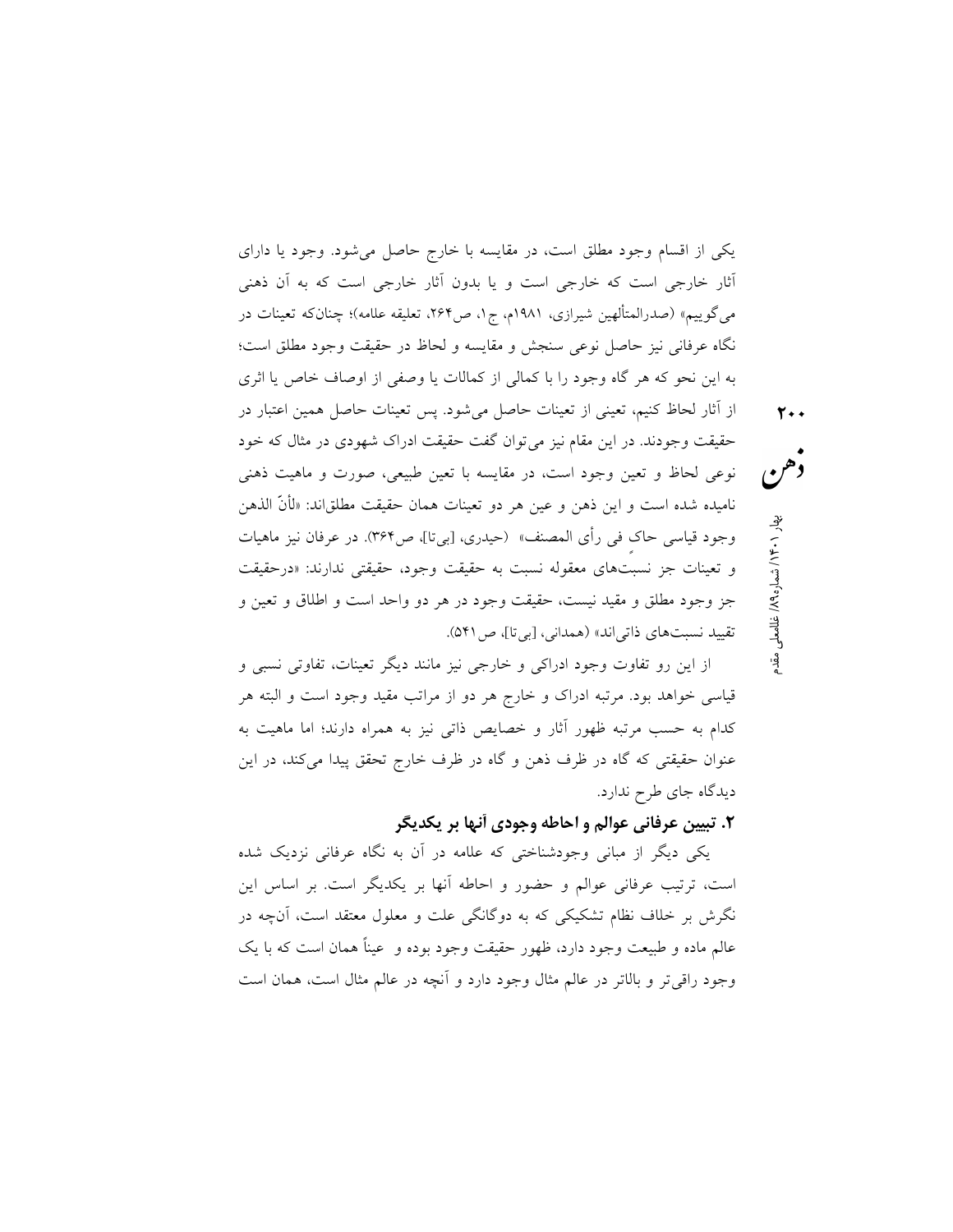كه به وجودي عاليتر در عالم بالاتر از او تحقق يافته است، هر عالم مادون مظهر عالم مافوق و از جهت اتحاد ظاهر و مظهر با آن متحد است (قيصري، ،١٣٧٥ ص٩٨). «آنچه در عالم ماده و طبيعت وجود دارد، عينًا همين است كه در عالم مثال (به قول آنها) وجود دارد؛ ولي در يك وجود راقيتر و بالاتر و آنچه در عالم مثال است، همان است كه در عالم بالاتر از او (كه مثلًا آن را عالم عقول ميگويند) هست؛ ولي به وجودي عاليتر و راقيتر و بالاتر» (مطهري، ،١٣٨٠ ج،٩ ص٣١٦).

نحو تشكيكى آشكار شدهاند. در نگاه عرفا<br>1۳٪، ص۴۵). حقيقت مطلق و اسما و صفات<br>1۳٪، ص۴۵). حقيقت نطلق و اسما و صفات<br>متأخر از آن حقيقتاند. نظام اسما و صفات<br>مورد توجه قرار گرفته است: «اين روايت از<br>نن، بيانگر مطالب ذيل است: ۱- چگو با نزديكي به نگاه عرفاني، تقدم ظاهر بر مظهر به مثابه مبناي وجودشناختي در ديدگاه علامه تبيين ميشود. بر اين اساس موجودات مظاهر كمالات و اسما و صفات حق تعالي هستند كه در مراتب ظهور به نحو تشكيكي آشكار شدهاند. در نگاه عرفا تمام موجودات جزئي عالم، مظاهر اسما و صفات حق تعالي هستند: «جميع تعيّنات خارجيه مظاهر اسماي ذاتيهاند» (قيصرى، ،١٣٨١ ص٤٥). حقيقت مطلق و اسما و صفات آن، ظاهر و مقدم بر همه تعينات و تعينات متأخر از آن حقيقتاند. نظام اسما و صفات عرفاني به عنوان مبنا در نگرش علامه نيز مورد توجه قرار گرفته است: «اين روايت از احاديث تابناكى است كه با همه اختصارش، بيانگر مطالب ذيل است: -١ چگونگى حقيقت اسما و وابستگى حقيقت بعضى از آنها به بعض ديگر به صورت ظهور و بطون» (طباطبايي، ،١٣٨٨ ب، ص٦٨). «حق تعالى به حسب طالبيت اسما مظاهر خود را و اقتضاى هر عين ثابتى براى ظهور خارجى، به تجلى فيض مقدس كه از حيث بطون مطلق و بدون هيچ اطلاق و از حيث ظهور از عقل اول تا عالم عناصر عين هر كدام از اشيا به حسب مرتبه وجودى او مىباشد، متجلى و ظاهر مىشود» (همو، ،١٣٨١ ص٤٨٩)؛ چنانكه مراتب اين ظهور حضرات عرفاني و عوالم فلسفي را شكل ميدهد كه در آثار عرفاني علامه بدان تصريح شده است: «از آنچه گذشت، به دست ميآيد كه در دار هستي چهار عالم كلي تحقق دارد كه به تناسب شدت وجود ترتيب يافتهاند و هر يك بر طبق ديگري ميباشند: اول عالم اسما و صفات كه لاهوت ناميده ميشود، دوم عالم تجرد تام كه عالم عقل و روح و جبروت نام دارد، سوم عالم مثال كه به آن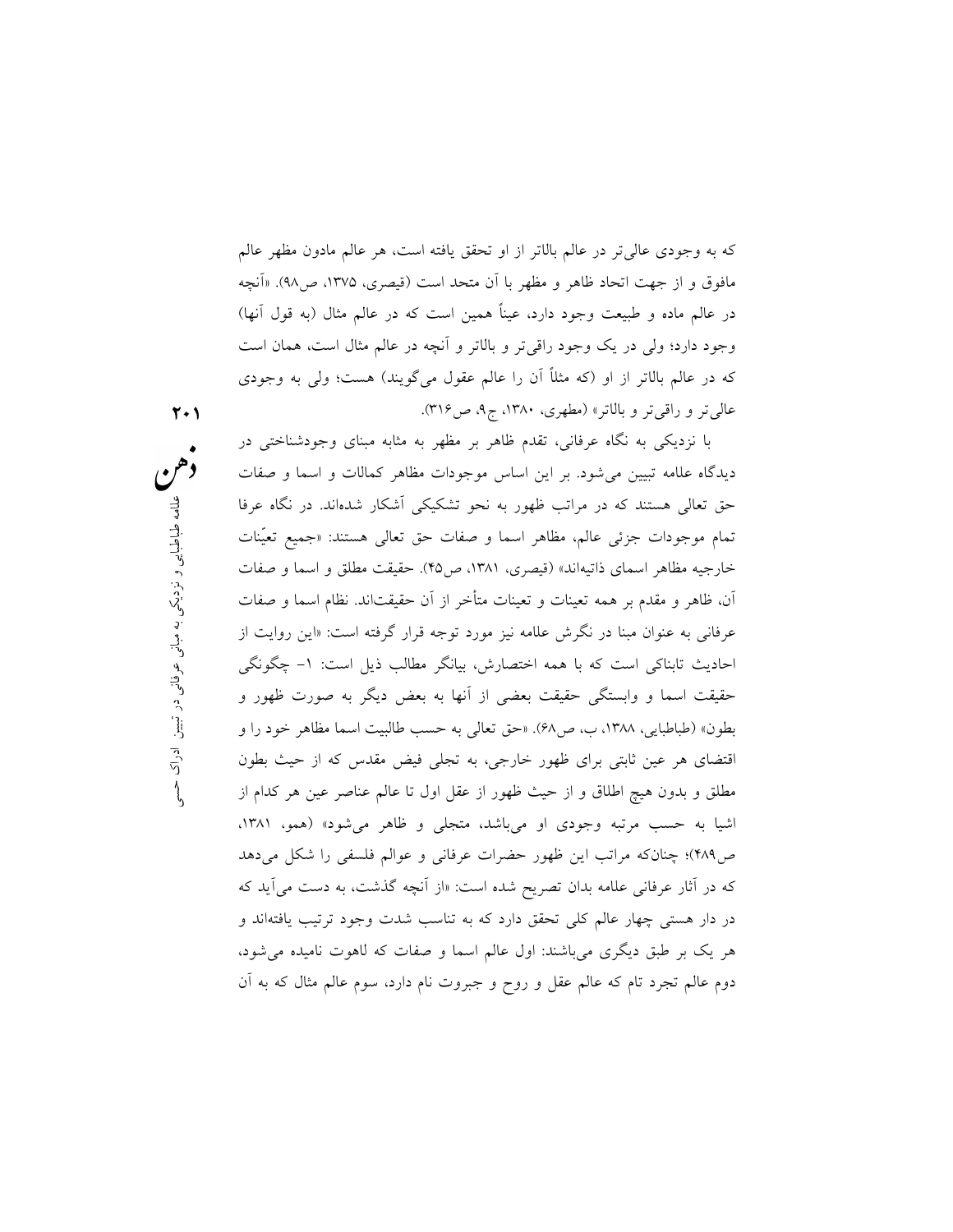عالم خيال و مثل معلقه و برزخ و ملكوت گويند، چهارم عالم طبيعت كه به آن ناسوت گويند» (همو، ،١٣٨٨ ب، ص١٥٨). تعبير به عالم اسما و صفات، مظهريت موجودات براي اسما و صفات الهي و مبدائيت اسما و صفات براي موجودات كه مكرر در آثار علامه آمده، نزديكي نگاه علامه به نظام هستيشناسي عرفاني را نشان ميدهد: «اين موجودات اسما او خواهند بود كه مفاهيمشان گوناگون ولى مصداقشان يكى است و اين همان اسما و صفات مىباشد و ثابت گشت كه اسما و صفات، مبدأ تحقق

موجودات، با جهات گوناگون و جنبههاى پراكنده آنها مىباشند (همان، ص١٥٦). اتصاف علم حضوري به حقيقت ادراك، تقدم و مبدائيت آن براي علم حصولي، فرايند اين تبديل، انتساب ابداع آن به علامه و همآوايي با مباني عرفاني را ميتوان در كلام شاگردان و شارحان علامه نيز پيگيري نمود: «نظرية علامه طباطبائي دربارة ادراك با فلاسفة قبل هم در موضوع و هم در روش متفاوت است» (منفرد، ،١٣٩٣ ص١١٤). «مقصود از رابطه مستقيم اين است كه آن شيء اول در يك مرحله بايد به علم حضوري معلوم شود؛ يعني يك نوع اتصال و پيوند مستقيم با او بر قرار شود، تا بعد از اين علم حضوري يك علم حصولي ساخته شود كه اين مطلب را علامه طباطبايي در اصول فلسفه بهتر و روشنتر از هر كس ديگر بيان كرده و فرمودهاند كه هر علم حصولي مسبوق به علم حضوري است» (مطهري، ،١٣٨٠ ج،٩ ص٣١٩).

ب) نزديكي به نگاه عرفاني در مباني و لوازم معرفتشناختي

علاوه بر همسويي علامه در مباني وجودشناختي پيشگفته و تأثير آنها بر مسئله ادراك حسي، نزديكي ديدگاه علامه به مباني عرفاني را در برخي از مباني و لوازم معرفتشناختي نيز ميتوان مشاهده كرد.

#### .١ تقدم علم حضوري بر حصولي و اعتبار ماهيت

تقدم علم حضوري بر علم حصولي يكي از مباني معرفتشناسي علامه در مسئله تحقق ادراك حسي است كه ميتوان آن را برخاسته از همان نگاه وجودشناسي عرفاني علامه به حساب آورد. در ديدگاههاي رايج مانند ديدگاه ماهيت منحفظه، اشياي خارجي به غلامعلي مقدم / ٨٩ ه / شمار ١٤٠١ بهار ٢٠٢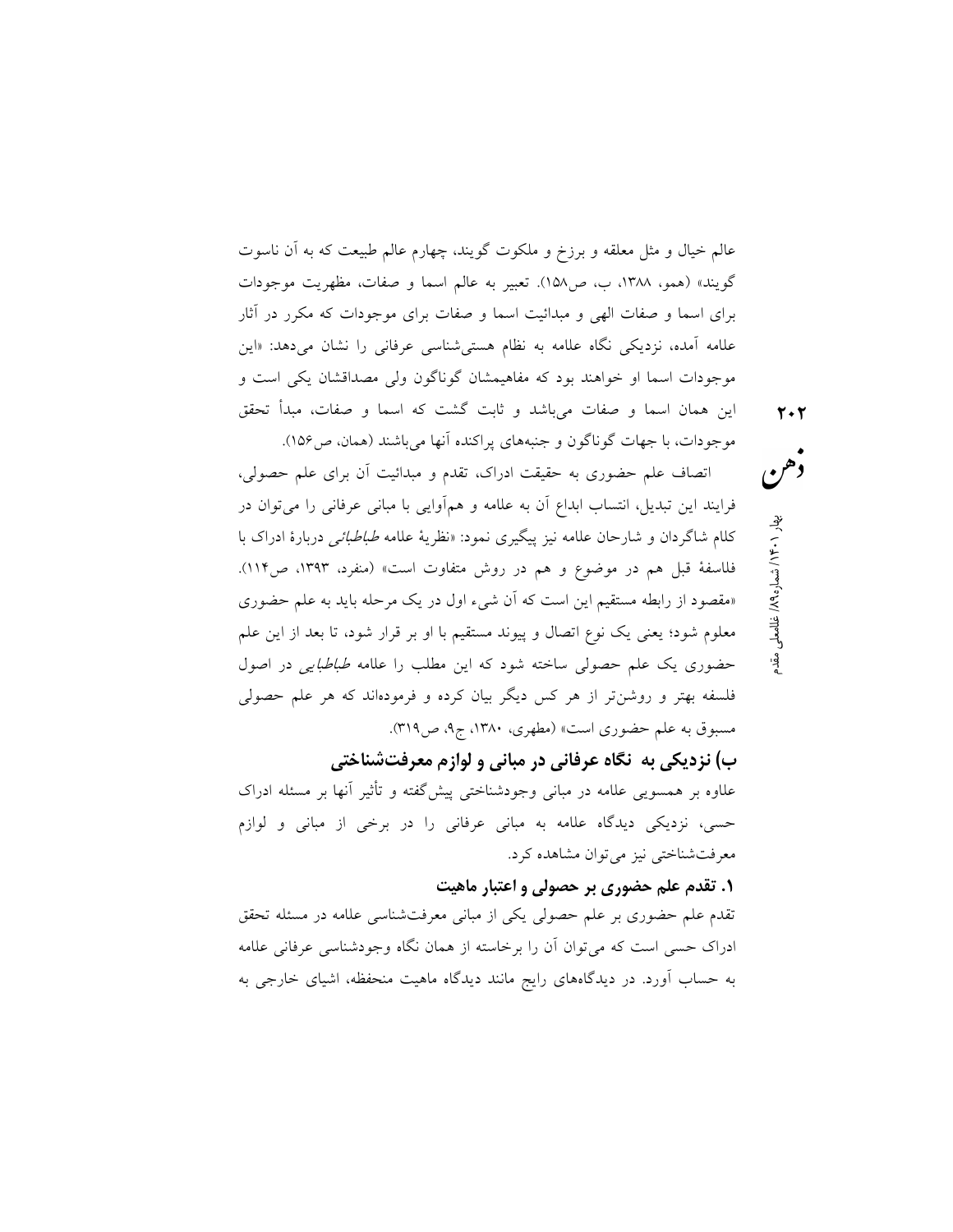ماهيات خود در ذهن حاضر شده و تحقق ماهيت در ذهن، به وجود ذهني و به نحو حضوري براي نفس حاصل ميشود (صدرالمتألهين شيرازي، ،١٤٢٢ ص٨٦)؛ لذا علم حضوري به صور و ماهيت ذهني، متأخر از وجود آن در خارج و مرتبط با آن است. ماهيت در خارج به وجود خارجي منشأ آثار خارجي و به وجود ذهني در ذهن موجب علم و ادراك ميشود (سبزواري، ،١٣٦٩ ص١٢٢)؛ در حالي كه علامه تحقق علم حصولي را متأخر از علم حضوري به موجودات مجرد مثالي و عقلي دانسته و ورود آن از خارج به ذهن، بلكه تحقق و تمايز آن را در خارج قبول نميكند. در ديدگاه علامه اين علم حضوري مقدم بر علم حصولي و اعتبار تعينات و تفكيك اعتبار ذهن از خارج است؛ لذا ماهيت و علم حصولي بلكه همه تعينات و مظاهر حاصل اعتبار خاص عرفاني يعني سنجش و مقايسه ظهورات وجود مطلق و متأخر از ادراك حضوري و معرفت پيشيني به حقيقت معلوم حاصل ميشوند.

٢٠٣

) و مظاهر حاصل اعتبار خاص عرفانی يعنی<br>متأخر از ادراک حضوری و معرفت پيشينی<br>واجهه و علم حضوری در عوالم تجردی<br>مات و تعالی به مرتبه مثال و عقل نفس اين<br>عالم مثال و عقل مشاهده نموده و همين<br>دي ان اين حقايق مجرد، علل فاعلی رقايق<br> حقيقت ادراك نحوهاي از شهود و مواجهه و علم حضوري در عوالم تجردي مسانخ با باطن نفس است. پس از طي مقدمات و تعالي به مرتبه مثال و عقل نفس اين حقايق ملكوتي و موجودات مجرد را در عالم مثال و عقل مشاهده نموده و همين مشاهده حقيقت ادراك او را تحقق ميبخشد؛ زيرا اين حقايق مجرد، علل فاعلي رقايق طبيعي و مادي بوده و همه خصايص وجودي آنها را دارا ميباشند؛ لذا متعلق واقعي ادراك، وجودي مجرد است كه نفس مدرك با آن مواجهه حضوري پيدا ميكند. در تعاقب اين مواجهه حضوري است كه نفس به اضطرار و با سنجش و مقايسه دو نحوه از ظهور، در مطالبه آثار از آن مشهود مثالي، آن را خالي از آثار خارجي تلقي نموده و حكم به صورت بودن مشهود خود نسبت به امور خارجي صادر ميكند؛ پس حقيقت اتصاف به صوريبودن و انتساب به حصوليبودن برخاسته از اين مقايسه ناخواسته و اضطراري نفس است كه علامه گاه از آن به توهم تعبير ميكند (ر.ك: طباطبايي، ١٤١٦ق، ص٢٣٩).

علامه اين ادراك را به آنچه حقيقتًا در عالم مثال معلوم ماست، متعلق ميداند: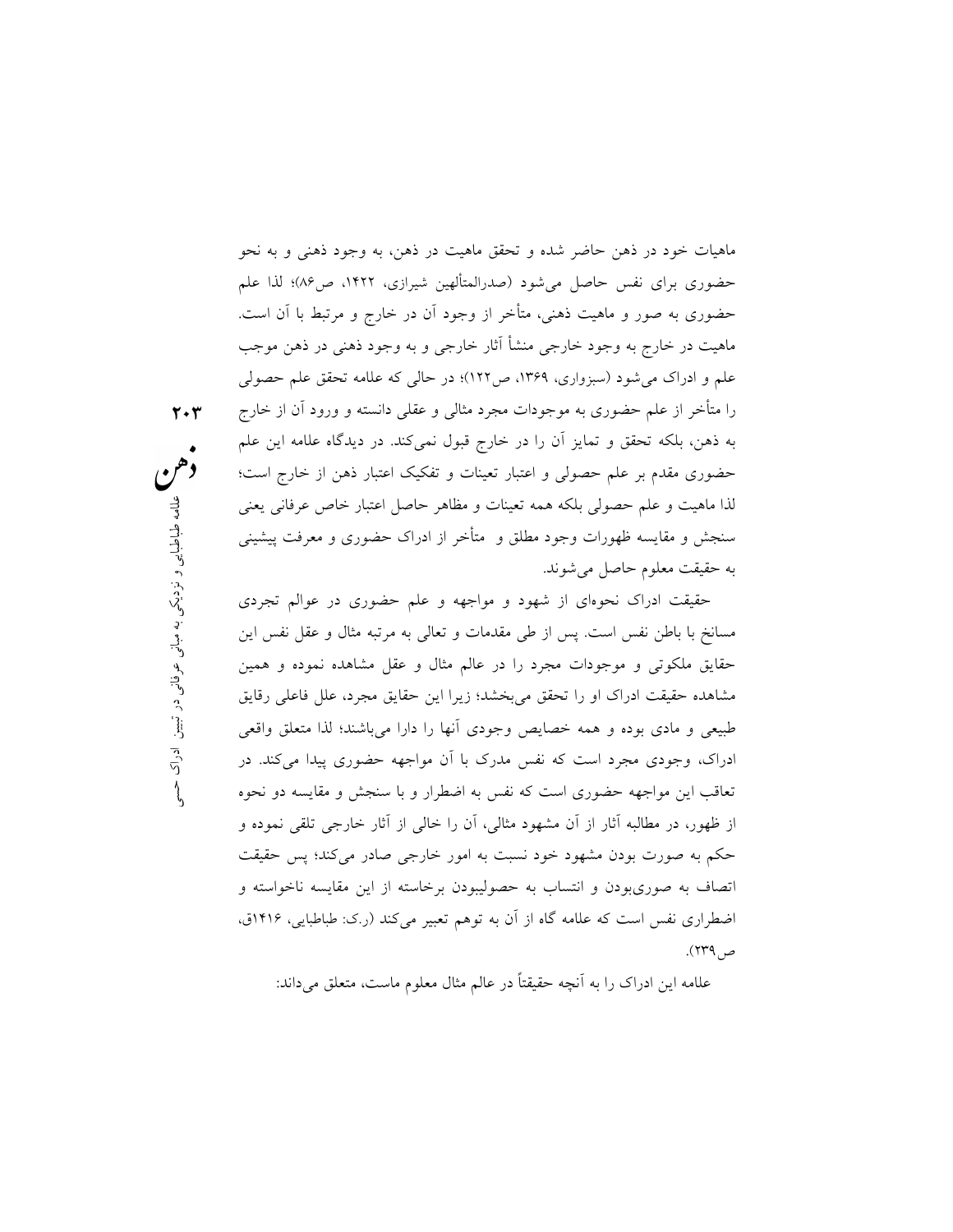روشن شد كه صورت علمي به هر نحو كه باشد، مجرد از ماده و خالي از قوه است و چون چنين است، پس از نظر وجود نسبت به معلوم مادي حسي قويتر است. تخيل و تعقل به اين وجود تجردي منتهي ميشود؛ اما آثار وجود خارجي مادي كه ما آن را متعلق ادراك تلقي ميكنيم، درحقيقت آثار اين معلوم حقيقي كه نزد مدرك حاضر است نيست...، بلكه وهم براي مدرك چنين القا ميكند كه آن حقيقت ادراكي، صورت همان موجود مادي خارجي است؛ پس چون آثار خارجي را در آن نمييابد، حكم ميكند كه معلوم همان ماهيت خارجي البته بدون آثار خارجي است (همان، ص.٢٣٩ صدرالمتألهين شيرازي، ،١٣٨١ ج،١ ص٢٨٤).

عبارات علامه تصريح به تقدم اين علم حضورى بر علم حصولى دارد. قبل از حكم اضطراري نفس به تحقق علم حصولى، موجود مجردي كه معلوم حضوري انسان است، نزد او حاضر ميشود. در مرتبه بعد از اين ادراك حضوري و در نگاهي مقايسهاي با موجودات مادي، نفس آن متعلق واقعي ادراك را صورت و ماهيت اشياي مادي و طبيعي تلقي ميكند؛ بنابراين علوم حصولي در نگاه علامه، مأخوذ از ادراك حضوري و با مداخله وهم و خيال حاصل ميشود: «معلوم با وجود خارجي خود براي عالم حاضر ميشود و اين علمي شهودي و حضوري است كه به دنبال اين ادراك حضوري، مدرك به وجود مادي داراي آثار خارجي آن منتقل ميشود... علم حصولي مأخوذ و برخاسته از ادراك حضوري است و مدرك حضوري ما موجود مجرد مثالي يا عقلي است كه با وجود خارجي خود نزد عالم حاضر ميشود» (طباطبايي، ١٤١٦ق، ص٢٣٩). «هر صورتى كه شما از شيئى داريد، قبلًا ذهن به يك واقعيتى رسيده و آن واقعيت را حضوراً درك كرده است و از آن واقعيت كه حضورًا به آن اتصال پيدا كرده، عكسبردارى كرده است» (مطهري، ،١٣٨٠ ج،٩ ص٢٦٣).

علامه در اين تقدم معرفتشناسي ريشه تمام ادراكات حصولي را در همين علم حضوري جستوجو ميكند: «اگر بخواهيم به كيفيت تكثرات و تنوعات علوم و غلام معلي مقدم / شماره ١٤/١) نظامت ملي مقدم /<br>هو معلي<br>المحمد العام العام العام العام العام العام العام العام العام العام العام العام العام العام العام العام العام ا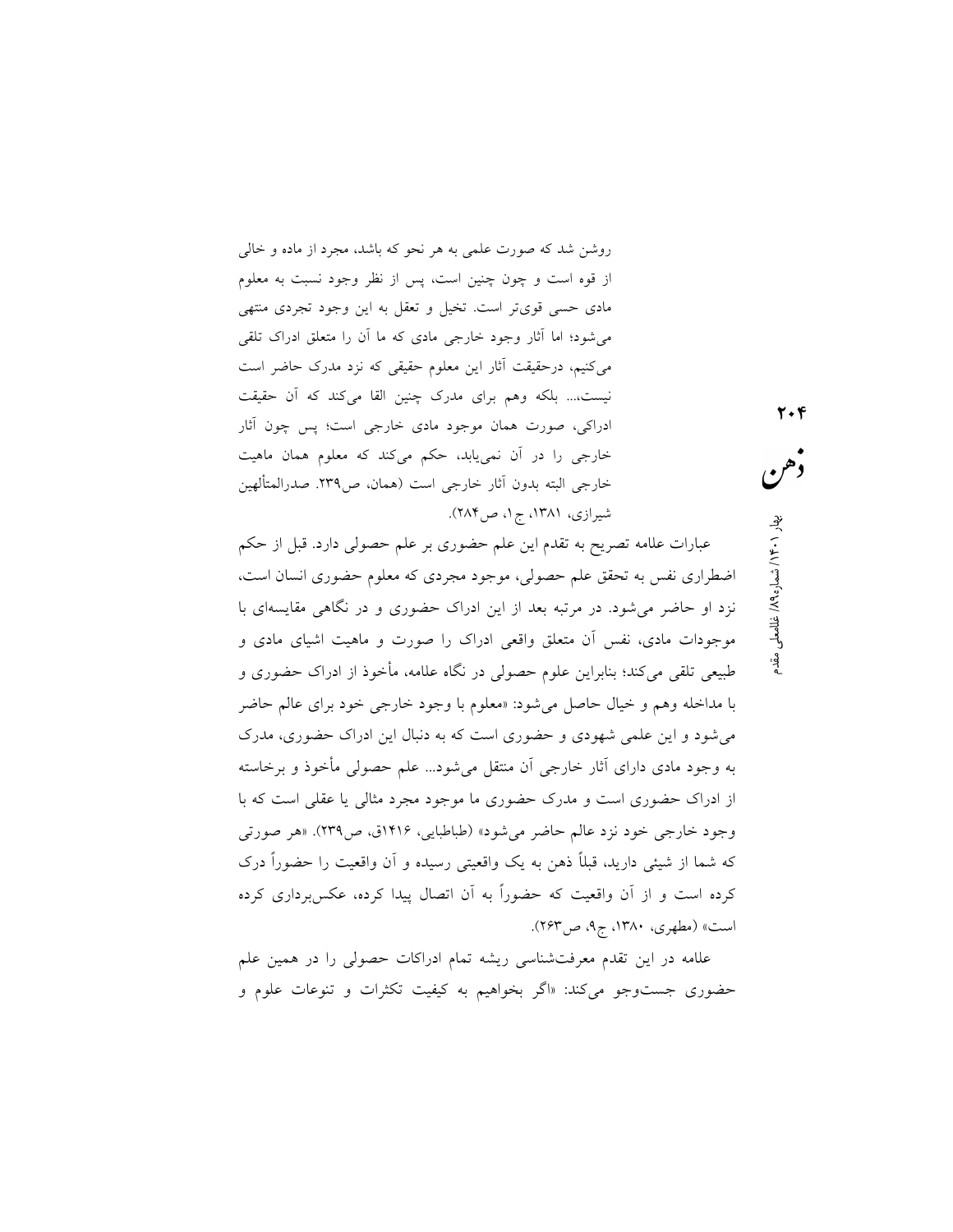ادراكات پي ببريم، بايد به سوي اصل منعطف شده، ادراكات و علوم حضوريه را بررسي نماييم، زيرا همة شاخهها بالاخره به اين ريشه رسيده و از وي سرماية هستي ميگيرند. علم حضورى است كه به واسطة سلب منشائيت آثار به علم حصولى تبديل ميشود» (طباطبايي، ،١٣٨٧ ب، ص٨٠).

او حاصل شده است؛ البته نفس چارهای جز<br>داشت: «علم حصولی یک اعتبار عقلی است<br>تبار را از معلوم حضوری که همان موجود<br>برای او ثابت است، دریافت میدارد» (همو،<br>یلکنندهٔ علم حضوری به علم حصولی یاد<br>حضوری به علم حصولی) به همهٔ علوم و م بر اثر اين حكم وهمي و خلط اضطراري است كه ديدگاه ماهيت منحفظه براي فيلسوف توجيه پيدا كرده و علم و معرفت كه امر متعالي و شهود حقايق مجرد مثالي و عقلي است، به صورت ماهوي منعكس در ذهن تقليل يافته است. علامه علم حصولى را محصول همين دخالت قوة واهمه دانسته و آن را اعتبار اضطراري عقلي ميداند كه از موجودات مجرد مثالي و عقلي حاضر نزد او حاصل شده است؛ البته نفس چارهاي جز اعتبار اضطراري اين علم حصولي نخواهد داشت: «علم حصولي يك اعتبار عقلي است كه عقل مضطر به آن ميباشد. عقل اين اعتبار را از معلوم حضوري كه همان موجود مجرد عقلي و مثالي كه به علم حضوري براي او ثابت است، دريافت ميدارد» (همو، ١٤١٦ق، ص٢٣٩).

علامه گاه از اين قوه با عنوان قوهٔ تبديل كنندهٔ علم حضورى به علم حصولى ياد كرده است: «قوة نامبرده (تبديلكنندة علم حضورى به علم حصولى) به همة علوم و ادراكات حضوري، يك نحو اتصال دارد و ميتواند آنها را بيابد، يعني تبديل به پديدههاي بياثر نموده و علم حصولي بسازد» (همو، ،١٣٨٧ ب، ص٨٣). صورت و ماهيت در اعتبار علامه، صورت حدود وجود نيست، بلكه ماهيت، صورت همان موجود مجرد مثالي است كه به اضطرار و با مقايسه و سنجش ميان تعينات وجود مطلق، صورت و ماهيت موجود مادي تلقي شده است. با طي مقدمات طبيعي و مادي نفس حقيقتًا به عالم مثال ارتقا يافته، پس از مشاهده آن حقايق به علم حضوري، گرفتار اين توهم ميشود كه اين حقايق صورتهاي همان امور مادي و مقدمات طبيعياند؛ لذا اين حقايق را صورت ماهوي آن امور طبيعي و مادي ميپندارد يا اعتبار ميكند. پس اعتبار ماهيت به معناي انتساب اضطراري صور حقايق مجرد مثالي به امور مادي و ساخت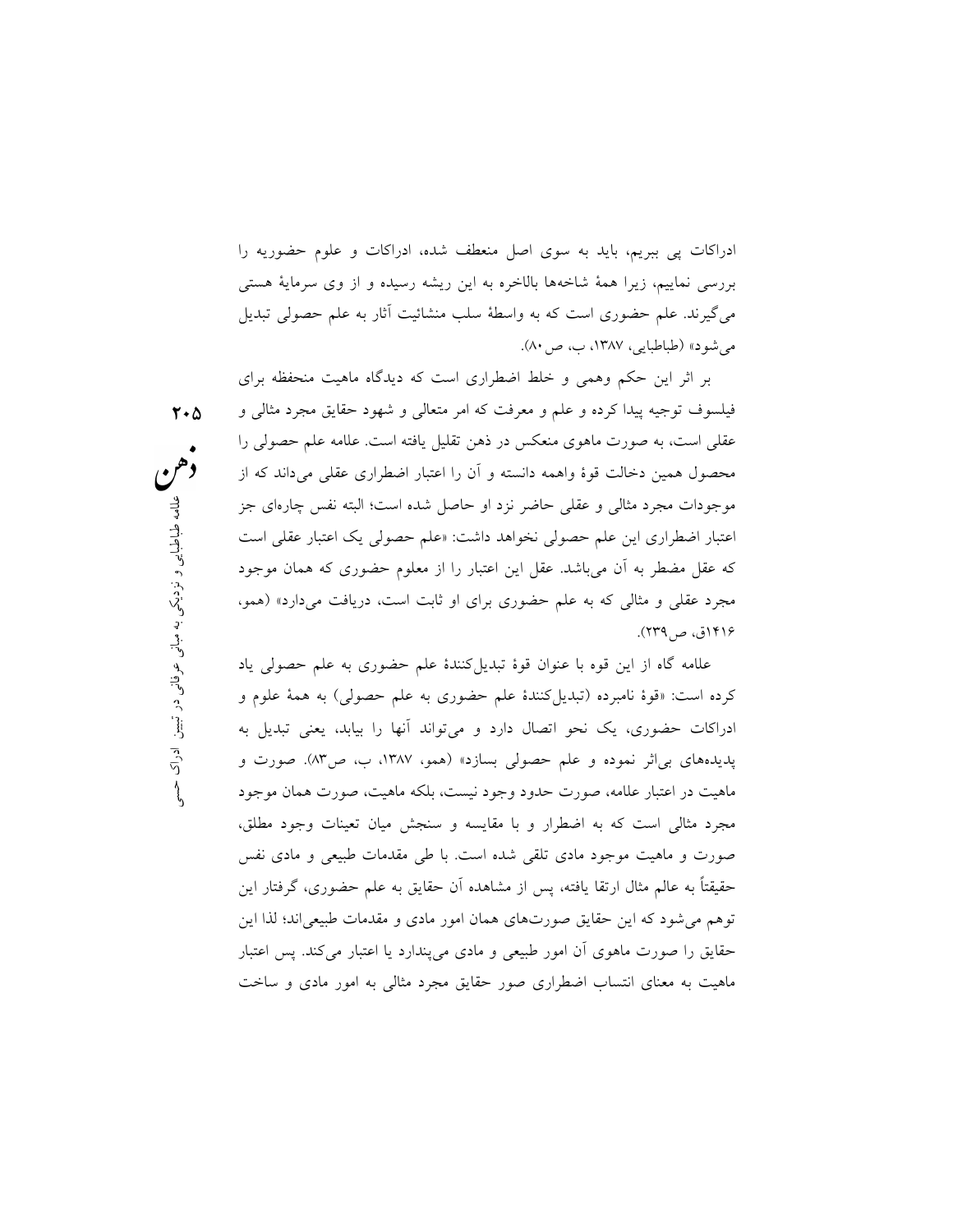مع هي مهار ١٠٠١ بشماره ١٩٨ ان نقدم و هي معهار ٢٠٠<br>هي هو<br>- هي المقدم ان الدين بهار ٢٠٠ هجر ان الدين بهار 1.4 هجر ان الدين بهار 1.4 هجر ان الدين بهاره 1.4 هجر ان الدين وهمي ماهيت براي آنهاست. اين اعتبار ماهوي به جهت اتصال انسان به وسيلة حواس با جهان مادي پديد ميآيد و منشأ پيدايش علم حصولي ميگردد؛ پس علم حصولى بدون اتصال حواس آدمي با جهان مادي محقق نخواهد شد و حضور موجودات مثالي يا عقلي بهتنهايي و بدون اتصال حواس، موجب تحقق و موجوديت علم حصولى نميشود. علامه معتقد است اين اتصال علت اعدادي براي پيدايش علم حصولى است و لذا علم حصولي مخصوص نفوسي است كه به بدن مادي تعلق داشته باشند تا با اتصال به ماده از راه حواس اين اعتبار عقلي و علم حصولي را پديد آورند:

براي جوهرهاي عقلي مجرد از ماده هيچ علم حصولي وجود ندارد. ما حقيقت موجود مجرد عقلي يا مثالي را ادراك ميكنيم و اين علومي حضوري است، سپس از راه اتصال با ماده مييابيم كه آثار وجود مادى، بر آن موجود مجرد مترتب نميشود؛ پس گمان ميكنيم آنچه از وجودهاي مجرد و داراي آثار نزد ماست، همان اشياي طبيعي است كه به وجود ذهني بدون آثار، در ذهن ما يافت شده است و با چنين توهمي، ماهيات و مفاهيم كه همان علوم حصولي هستند، شكل ميگيرند. اين وهم كه به خاطر اتصال با ماده رخ ميدهد، همان چيزي است كه علوم حصولي را ايجاد ميكند و ماهيات و مفاهيم ذهني را به وجود ميآورد. نزد مجردات عقلي محض كه هيچ اتصالي با ماده ندارند، منشائي براي ظهور ماهيات و مفاهيم نبوده و جايگاهي در آنها براي علوم حصولي نيست، بلكه اين وجودهاي مجرد، به نفس وجود اشيا به صورتي حضوري نايل ميشوند (ر.ك: صدرالمتألهين شيرازي، ١٩٨١م، ج،٣ ص،٤٥٤ تعليقه علامه).

علامه ارتباط حسي را معد رؤيت موجودات مجردي ميداند كه علت فاعلي واقعيات مادي هستند و بنابراين نفس در ادراك خود پس از ارتقا به عوالم بالاتر وجود، مثال مجرد اين موجودات را در عالم خودشان مشاهده مينمايد. اين حقايق خود، مبدأ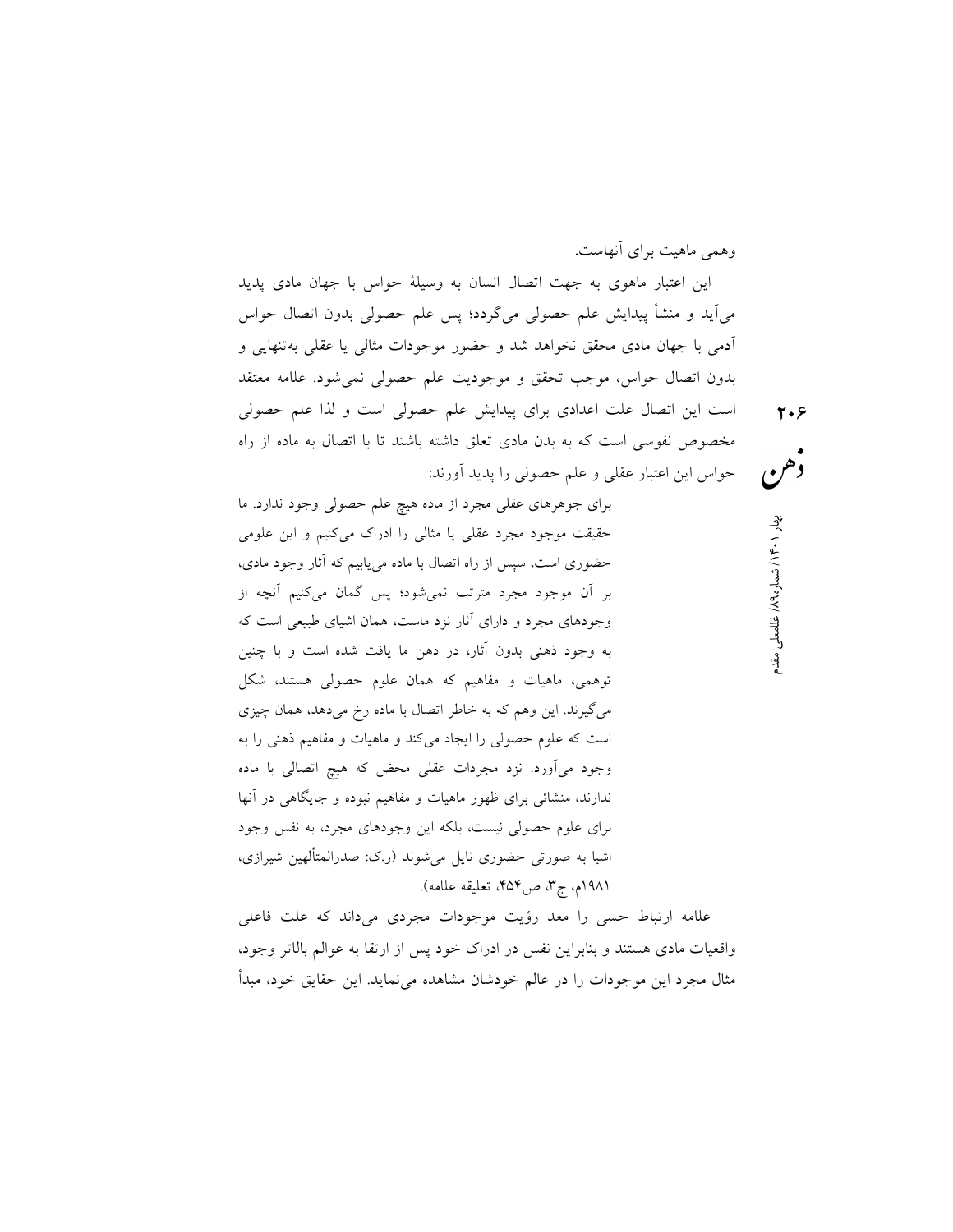فاعلي موجودات مادي بوده و تمام كمالات آنها را دارا ميباشند؛ از اين رو بدون توجه به واقعيات مادي هم موجودند، اگرچه مورد غفلت قرار بگيرند و مشاهده نشوند. موجودات مجرد مثالي يا عقلي، اگرچه پيش از توجه آدمي موجود بوده و مبدأ فاعلي واقعيات مادي هستند؛ لكن توجه به آنها پس از اتصال آدمي با جهان مادي بيرون از ذهنش رخ ميدهد، اين اتصال نزد علامه پديدآورندة موجودات مجرد نيست، بلكه فقط نفس را مستعد شهود آنها ميسازد: «هنگامي كه نفس از طريق حس، نوعي اتصال به عالم مادي پيدا ميكند، استعداد مشاهده اين موجود مجرد مثالي يا عقلي را در عالم تجرد پيدا ميكند» (همان، ج،١ ص٢٨٦).

### .٢ حاكويت ذاتي صورت ادراكي

بادراک حصولی است، ملاک تطابق عین و<br>ست و وحدت ماهیت در وجود ذهنی و<br>از طریق همین رابطهٔ ماهوی ارزش و اعتبار<br>و ارتباط ماهوی ذهن و خارج، ملاک ارزش<br>پیش گفته تبیین نموده است. به اعتقاد عللهه<br>پیش گفته تبیین نموده است. به اعتقاد در ديدگاه مشهور كه ماهيت واسطه پيدايش ادراك حصولي است، ملاك تطابق عين و ذهن ماهيت منحفظه در ذهن و خارج است و وحدت ماهيت در وجود ذهني و خارجي ملاك مطابقت علم با خارج است. از طريق همين رابطة ماهوي ارزش و اعتبار علم و مطابقت آن با معلوم تبيين ميگردد و ارتباط ماهوي ذهن و خارج، ملاك ارزش و اعتبار علم، قرار ميگيرد (ر.ك: سبزواري، ،١٣٧٩ ج،٢ ص١٢٣).

علامه مسئله انطباق را بر اساس مباني پيشگفته تبيين نموده است. به اعتقاد علامه موجودات مجرد كه مورد ادراك واقع ميشوند، مبدأ فاعلي موجودات مادي بوده و تمام كمالات آنها را دارا ميباشند؛ پس ادراك اين حقايق از جهت اشتمال بر همه خصايص وجودي رقايق عوالم مادون، كمال حكايتگري از آنها را دارد: «پس معلوم واقعي در علم حصولي، موجود مجردي است كه مبدأ فاعلي معلوم است، واجد كمالات اوست و به وجود خارجي خود براي مدرك حاضر ميشود» (طباطبايي، ١۴١۶ق، ص٢٣٩). اعراض نيز كه در مرتبه طبيعي ظاهر مي شوند، ظهور طبيعي همان خصوصياتي هستند كه آن موجود مجرد مثالي حقيقت آنها را داراست. در مشاهده حضوري ادراك آثار موجود مادي از ادراك حقيقت و ذات آن جدا نيست. آثار مادي، خصوصيات آشكارشده و رقيقه همان حقيقت در مرتبه نازله وجود است كه نفس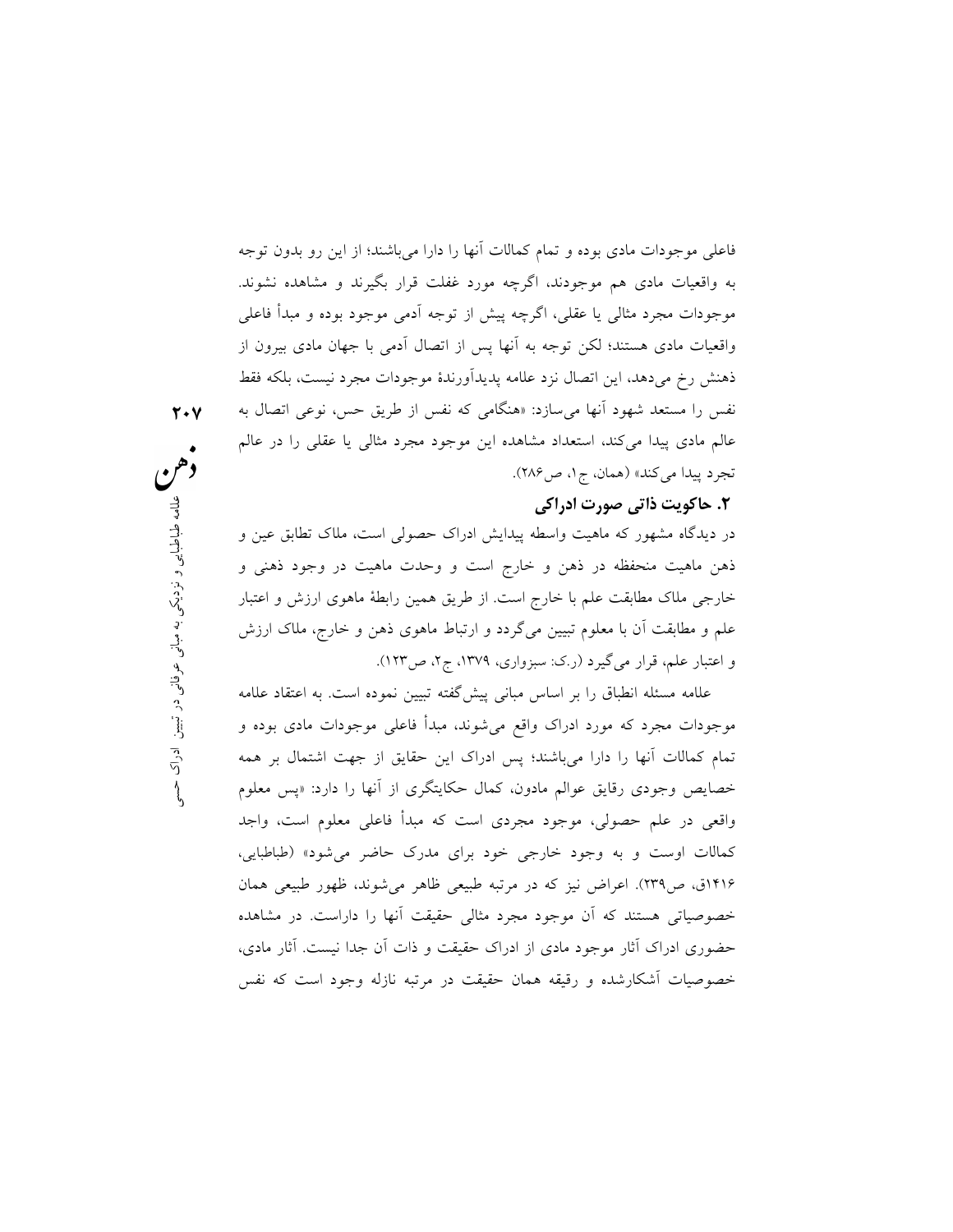حقيقت تامه آن را ادراك ميكند. «به نظر ما علم عرضي عبارت از صفات معلومات است كه صورت آنها نزد نفس حاضر ميشود» (همان، ص٢٦٤).

حقايق مجرد از جهتي عين همين موجودات خارجياند. به بيان عرفاني حقيقه با رقيقه و ظاهر با مظهر متحد است. علامه مراتب عالم را ظهور اسما و كمالات الهي دانسته و از تعابير عرفاني نيز در اين زمينه بهره برده است: «ميان وجود مثال و مرتبه افعال چينشى بر حسب مرتبه و عليّت و معلوليت و ظاهريت و مظهريت برقرار مىباشد، درنتيجه آنها دو مرتبه از مراتب ظهور وجود خواهند بود» (همو، ،١٣٨٨ ب،

ص١٥٧). در ديدگاه علامه حاكويت و كشف، ويژگي ذاتي حقيقت علم است. وجود ادراكي، بالذات حكايت از ماوراي خود دارد و اين حكايت از خارج، ذاتي آن است. علامه حيثيت حكايت از خارج را ويژگي بالذات وجود ذهني از حيث وجود مقيسي آن نسبت به خارج ميدانند: ««وجود ذهني از جهت مقايسه با وجود خارجي و عدم ترتب آثار موجود خارجي بر آن ذهني و بدون اثر به شمار ميآيد» (صدرالمتألهين شيرازي، ١٩٨١م، ج،٢ ص،٢٦٤ تعليقه علامه). وجود ذهني از حيث وجود مقيد خود كه مرتبهاي از وجود مطلق است و در مقايسه با موجودات طبيعي مادون، خاصيتي ذاتي دارد و آن حاكويت است، بدون دخالت قوه واهمه و متخيله اين وجود عين كشف و ظهور بوده، محكوم به صورت و ماهيتبودن براي خارج نيست؛ بلكه ادراك حقيقتي است كه خاصيت كشف از رقايق خارج را دارد. به نظر علامه در اين حاكويت ذاتي و مراتب قبل امكان خطا وجود ندارد. در تأثر حسي، درك موضوع و محمول، نسبت ميان آنها و حكم نفس، صدق و كذب و خطا متصور نيست؛ البته در مقام تطبيق گاه نفس گرفتار

خطا ميشود. در اصل ادراك و حتي مقدمات حسي آن تا مرحله تطبيق ادراك با خارج

خطايي نيست: «از همين جا دستگاه تطبيق علم به معلوم و ذهن به خارج پيدا مىشود،

پس از اين بيان نتيجه گرفته مىشود كه در مرتبه عمل طبيعى اعضاى حاسه خطايى

نيست» (طباطبايي، ،١٣٨٧ ب، ص٧٣).

غامه معلي مي مهار ۱۰۰ مع ا∕ نشماره ۶۸ كتاب مقدم 14<br>وهم<br>محل مقدم ا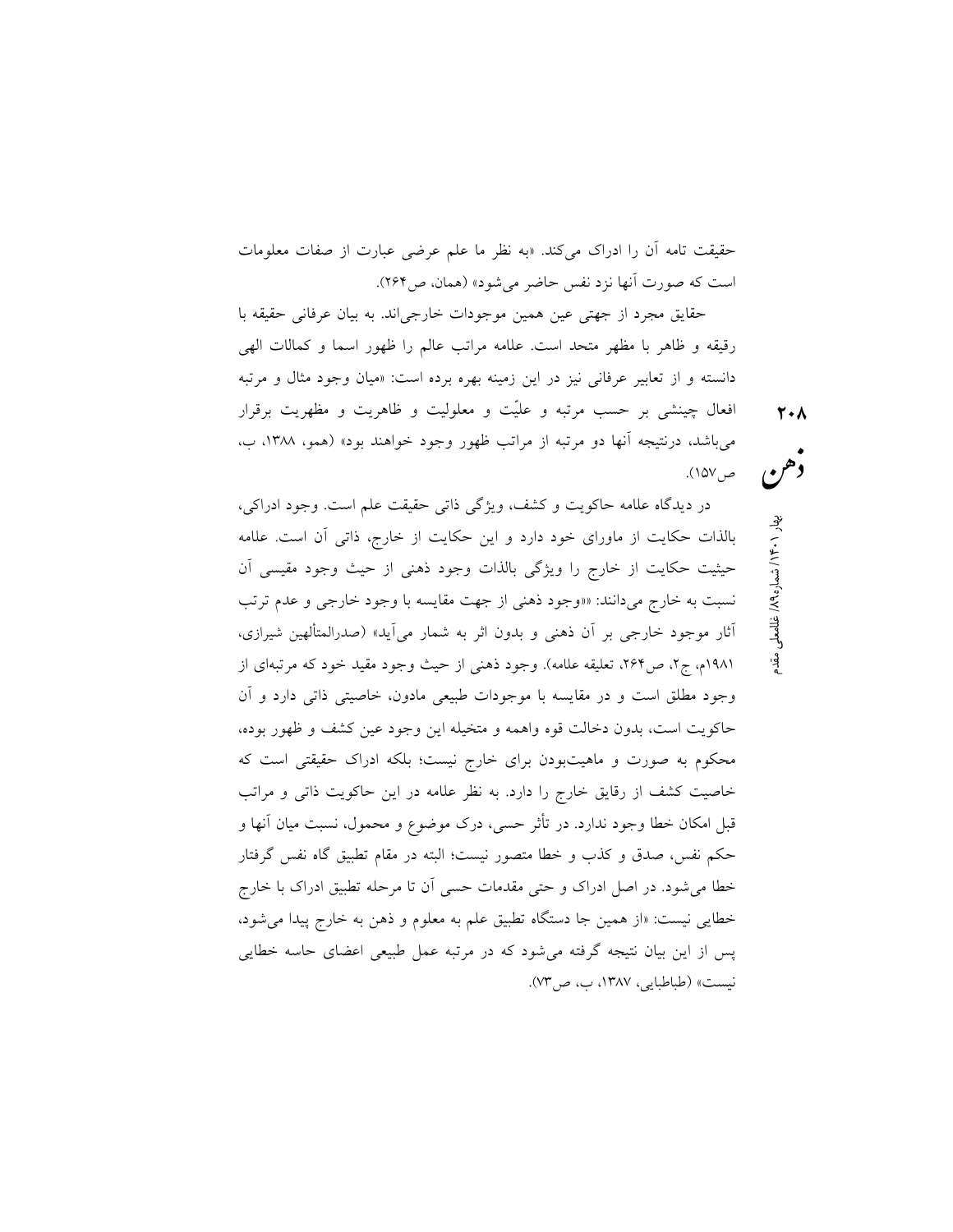ادراك حسي ما نسبت به جهان مادي همان ادراك حضوري است كه از حقيقت اين اشيا در عالم بالاتر داريم و نفس با دخالت قوه واهمه اين ادراك را متعلق به محسوسات خارجي ميداند. در تعاقب اين مشاهده حضوري و مقايسه مدرك حضوري با مقدمات مادي آنجا كه با دخالت واهمه ميخواهيم اين ادراك را با خارج تطبيق دهيم، دچار خطا و اشتباه ميگرديم؛ پس خطا آنجاست كه ما در مقام تطبيق ادراك حضوري با خارج بر ميآييم: «خطا در هر جا محقق شود، در مرتبه ادراك و حكم و مقايسه با خارج است» (همان، ص٧٧).

ن از آثار افراد مادى در قوه واهمه و مخيله<br>يمى پديد مى آيد كه آثار خارج بر آنها بار<br>نسبتى مساوى به وجود و عدم داشته، آنگاه<br>مىشود و درنتيجه ماهيات نوعى يا جنسى،<br>ن از اين مصاديق متوقف بر نوعى ارتباط و<br>همه مصاديق مساوى است و در اين مرحله است كه ماهيت از نسبت اين صورت موجود در ظرف ادراك به فرد مادي خارجي و مشاهدة خاليبودن آن از آثار افراد مادي در قوه واهمه و مخيله پديد ميآيد. پس بر پاية اين نسبت، مفاهيمي پديد ميآيد كه آثار خارج بر آنها بار نميشود؛ يعني ماهياتي ساخته ميشود كه نسبتي مساوي به وجود و عدم داشته، آنگاه به عنوان امري ذاتي بر افراد مادي حمل ميشود و درنتيجه ماهيات نوعي يا جنسى، جوهري يا عرضي پديد ميآيد. مفهومگيري از اين مصاديق متوقف بر نوعي ارتباط و اتصال با خارج است، واّلا اگر نفس بدون ارتباط با خارج اين مفاهيم را انشا كند، نسبت اين صور و مفاهيم ذهني نسبت به همه مصاديق مساوي است و دلالت آن بر مصداقي خاص ترجيح نخواهد داشت؛ در حالي كه صدق آن بر مصداق خاص خودش روشن است (ر.ك: همو، ١٤١٦ق، ص٢٤٤). علامه اتصال به جهان مادي را آمادهكنندة نفس براي درك صورتهاي مجرد به شمار ميآورد:

> بنابراين صورتهاي حسي يا تخيلي اگرچه داراي مقدار باشند، در عالم نفس قائم بنفسه خواهند بود و هيچ گونه انطباعي در ماده يا اجزاي عصبي ندارند و از آنجا كه هيج انطباعي در ماده و جزء عصبي ندارند و به عرض آن ماده تقسيم نميشوند، پس ارتباط جزء عصبي به صورت ادراكي و فعاليتهايي كه حين ادراك انجام ميدهد، همه از باب ايجاد زمينه اعدادي براي ادراك نفس است كه از طريق آن نفس آماده ادراك آن صور در عالم خود ميشود (همان، ص٢٣٨).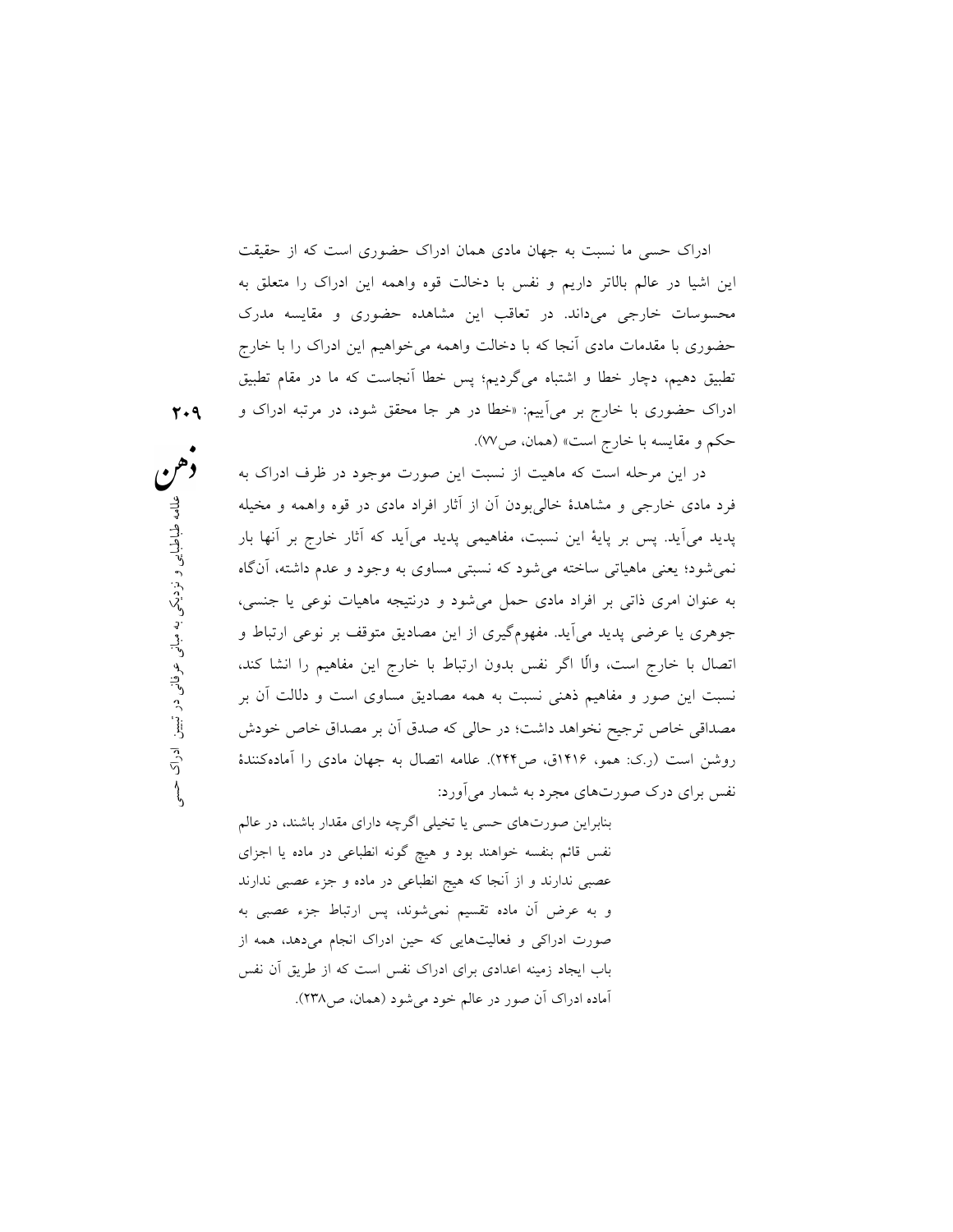آنگاه كه مدرك به مرتبهاي برسد كه از دام توهم خلاص شده و از توجه به اعتبارات علم حصولى رهايي يابد، به شهود عرفاني واصل ميشود و در اينجاست كه بايد به تفاوت بين شهود موجودات مجرد مثالي يا عقلي در تمام علوم حصولي و شهود عرفاني توجه كرد. شهود عرفاني وقتي پديد ميآيد كه آدمي به توهم گرفتار نيايد و از توجه به حقيقت علمش باز نماند، بلكه حقيقت علم را آن گونه كه هست، دريابد.

تبيين ادراك حسي در ديدگاه علامه با اين بيان بسيار نزديك به مباني شهود عرفاني است، بلكه ميتوان گفت رويه ديگر هر ادراك حصولي كه در نفس مدرك حاصل ميشود، همان شهود عرفاني خواهد بود كه به حسب استعداد نفس و ارتقايي كه به عوالم مجرد پيدا ميكند، براي او حاصل ميگردد.

انسان از طريق درون خود اتصالي واقعي با تمام عالم هستي دارد. حاصل اين اتصال همان شهود عرفاني است كه زيربناي همه ادراكات انسان ميباشد. زمينهسازي اين فعل و انفعال براي صعود به مثال امري تكويني است كه تابع حقيقت نفس و مرتبه وجودي آن است. حقيقت انسان نسبت به حس و مثال اين جامعيت را دارد و مراتب ابتدايي اين ادراك براي همه انسانها به حسب همين حقيقت تكويني نفس حاصل است. كساني كه تعلق شديدتري به امور جسماني و مادي دارند، از درك حقيقت اين ادراك غافل اند و به دليل انس با طبيعت اين توهم براي آنها به وجود مي آيد كه اين صورتهاي مجرد مثالي و عقلي تصاوير همان موجودات خارجي است و آن دو را بر هم منطبق ميدانند (ر.ك: صدرالمتألهين شيرازي، ١٩٨١م، ج،٣ ص٤٥٤)؛ در حالي كه عارف به سبب تعالي نفس و عدم توجه و تعلق به عالم ماده دچار اين توهم نميشود و به دليل فهم عميق از مراتب عالم و تمايز آنها، از گزند اين توهم سرابي هم به دور است؛ پس علم حضوري شهودي عرفاني زيربناي همه ادراكات حسي، خيالي و عقلي است. نهايت اينكه براي غير عارف اين ارتباط و اتصال، واسطه توهم و انطباق صورتها به اشياي خارجي ميگردد؛ در حالي كه براي عارف چنين توهمي پيش نميآيد او درك خود و واقعيبودن درك خود و اعتباريبودن و سراببودن ماهيات و

غلامعلي مقدم / ٨٩ ه / شمار ١٤٠١ بهار ٢١٠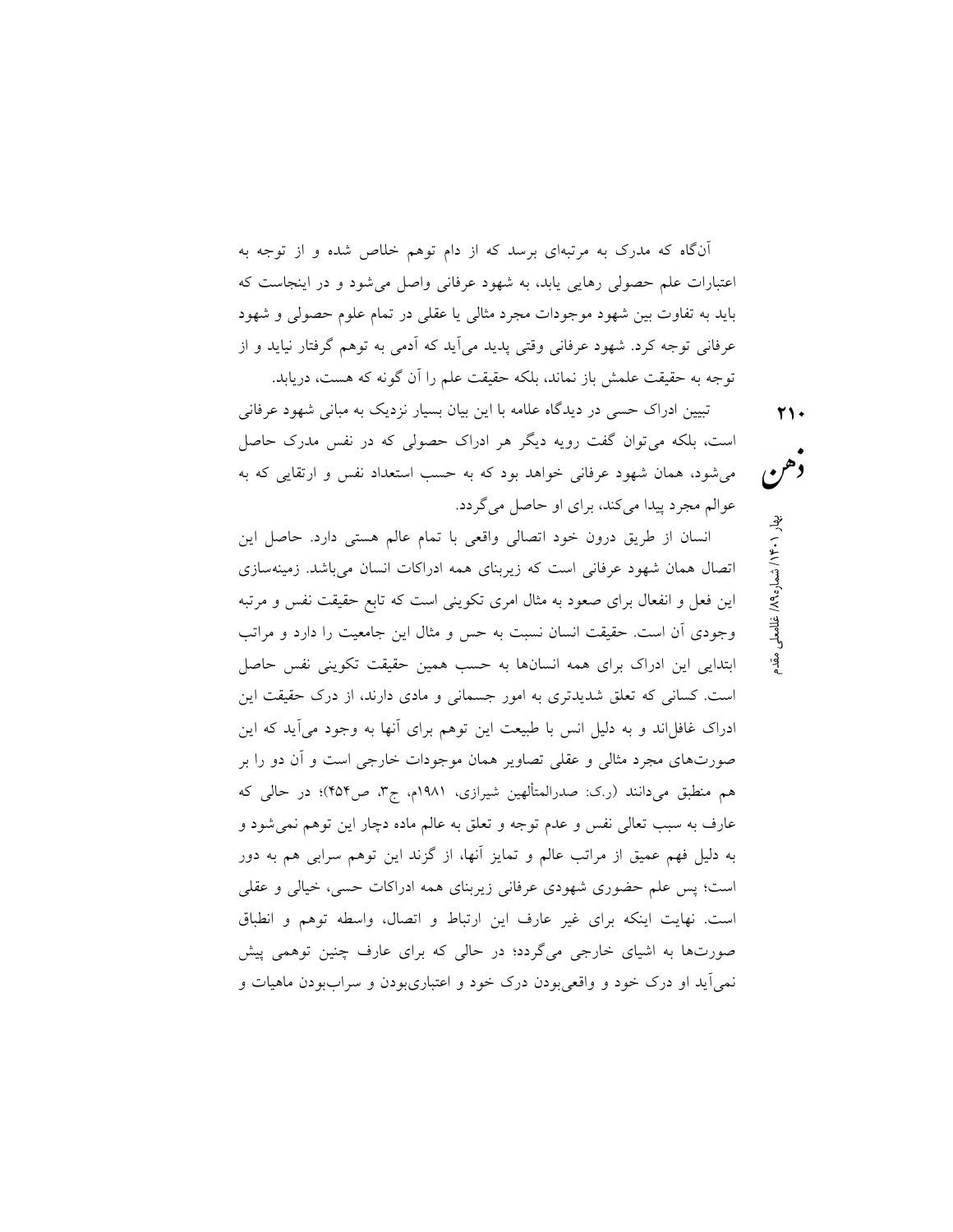صور و تعينات را تصديق مي كند: «تعينها امور اعتباري است» (شبستري، ١٣٨٢، ص٥۴). درواقع عارف در مشاهده خود به سراببودن تعينات و ماهيات پي ميبرد. غير

عارف تعينات و عكسهاي حاصلآمده از آن را در مقابل وجود، حقيقي تلقي كرده و آنها را مستقل از وجود مطلق تصوير ميكند و علم حصولي از اين اعتبار حاصل ميشود. عارف به وهم و خيالبودن تعينات و ماهيات حكم ميدهد: «پس عارف بداند كه هرچه در عالم حس ظاهر مىگردد، صورت معنيى است غيبى و وجهي است از وجوه حقّ باقى كه ظاهر و بارز شده به آن. كلّ ما في الكون وهم أو خيال ً أو عكوس في مرايا أو ظلال» (جامي، ،١٣٧٠ ص١٨١). «مقيد ظهور مطلق است و قيد امر اعتباري است؛ چنانكه گفته شده است: «تعّينها امور اعتباري است». عالم تمام تعين است؛ پس

عالم اعتبار در اعتبار است و نزد آزادگان خيال در خيال است» (خميني، ،١٣٧٦ ص٤٨). وجود ذهني يا خارجي كه به تعبير علامه هر دو وجود مقيد و از تعينات وجود

ر اعتبارى است». عالم تمام تعين است؛ پس<br>بال در خيال است» (خمينى، ۱۳۷۶، ص۴۸).<br>لمامه هر دو وجود مقيد و از تعينات وجود<br>حسب عين واحد بوده و به حسب خارج<br>حسب عين واحد بوده و به حسب خارج<br>حل است: «أن الوجود الذهنى وجود قياسى<br>حكايت مطلق هستند، در اين نگاه عرفاني به اعتبار و نسبت و مقايسه از هم تفكيك ميشوند، آن هم در مقام تحليل و تعقل؛ اگرچه به حسب عين واحد بوده و به حسب خارج مطلق با مقيد و مظهر با ظاهر خويش متحد است: «أن الوجود الذهني وجود قياسي بذاته يرتفع بارتفاع القياس و أن هذا معنى حكايته عما وراءه» (صدرالمتألهين شيرازي، ١٩٨١م، ج،١ ص،٢٨٤ تعليقه علامه).

بنابراين با ترقي در معناي پيشگفته آنچه در ظرف ادراك حسي موصوف به صورت حصولي است، وهم و اعتبار معناي مجرد مثالي است. آنچه در مثال موصوف به صورت مثالي است، اعتبار و تعين و تفصيل اجمال عقل است؛ چنانكه تمايزي كه در مراتب عالم عقلي متصور است، تعين و ظهور اسماي متقابله در واحديت و احديت است و اگرچه بحث كنوني علامه در ادراك حسي و صور تحصيلي، علم حصولي است، به نظر عام تمايز و تعين در جميع مراتب حكم واحد دارد: «و تو از اين حضرت كه انزل و اسفل حضرات است، به طريق قهقرا باز گرد و ببين كه هرچه در عالم محسوس است، مثالى و صورتي ست مر آن چيزى را كه در عالم مثال است و هرچه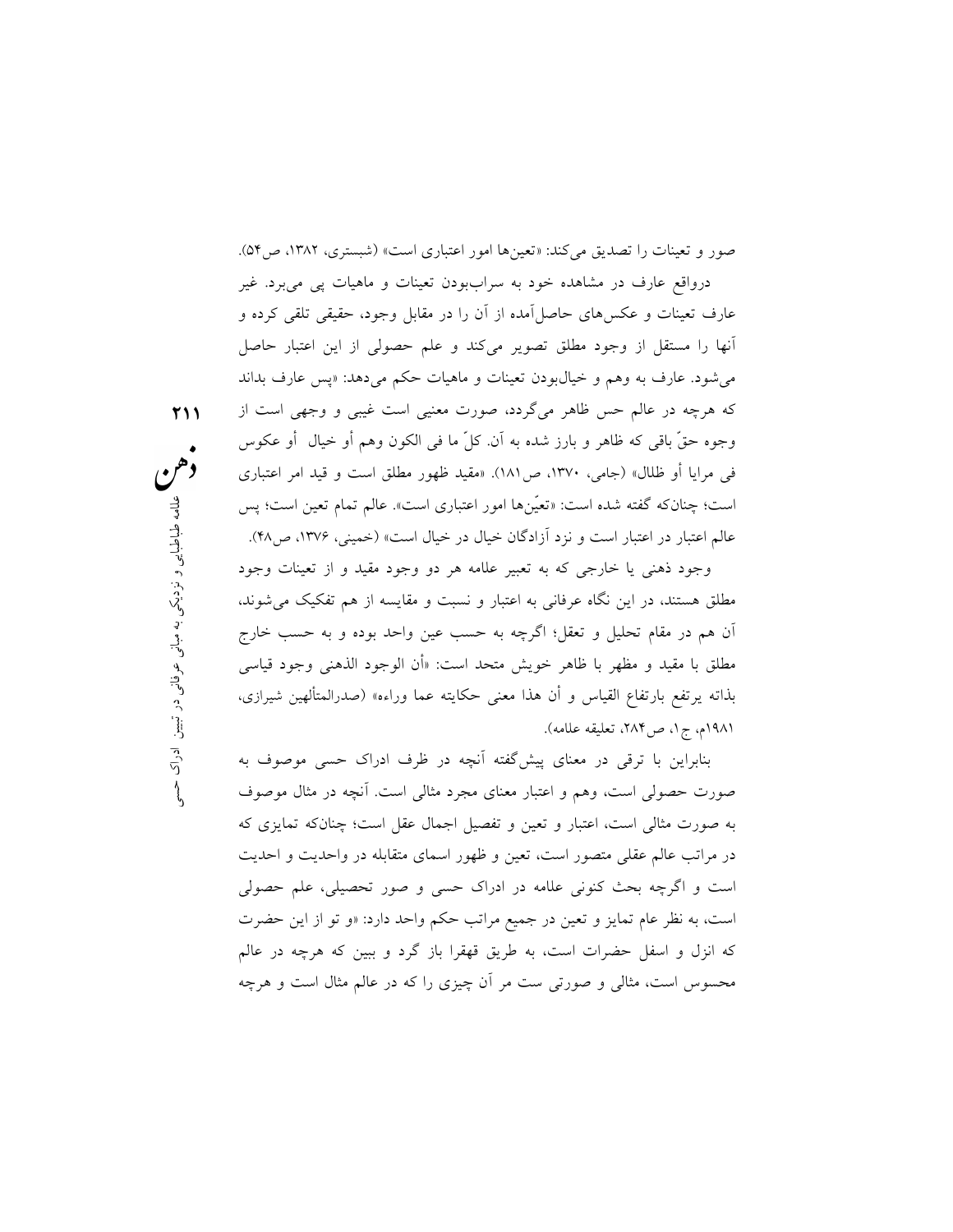در عالم مثال است، صورت و مثال شأنى از شئون حضرت ربوبيت است و هرچه در حضرت ربوبيت است، صورت اسمي است از اسماء اللَّه... (جامي، ١٣٧٠، ص١٨١). «حال دانستى عالم متوهم است و مدرك مشهود حق است و نه غير حق» (حسنزاده، ،١٣٧٨ ص٢٤٤).

غلام معلي مقدم / شمار ١٤٠١ بهار ٢١٢<br>في معلي<br>مقدم الاستعمال المقدم بهار 11.1 بهار 13.1 بهار 13.1 بهار 13.1 بهار 13.1 بهار 13.1 بهار 13.1 بهار 13.1 بهار 13 بنابراين علم حضورى به موجودات مجرد و مثالي با توجه به ماده و جهان مادى، گاه مورد غفلت قرار گرفته و به جهت اين غفلت است كه آدمي معلوم حضوري خود را صورت بياثر همان امور مادي ميپندارد و گاه مورد غفلت نبوده و به شهودي تام، مشهود آدمي قرار ميگيرد.

### نتيجه

علامه طباطبايي در تبيين ادراك به مباني و لوازم عرفاني در وجودشناسي و معرفتشناسي تكيه كرده است. از جمله در تبيين وجودي از واقعيت، تكيه بر وحدت وجود، تقسيم وجود به مطلق و مقيد عرفاني، نظام اسما و صفات، تحويل ماهيت به ظهور و اعتبار اضطراري، تقدم شهود و مواجهه مثالي در ادراك، نسبي و مقايسهبودن وجود ذهني، وحدت و تشكيك در مظاهر، نظام مبتني بر ظهور و بطون و اتحاد ظاهر و مظهر در مرتبه مثال و طبيعت، حاكويت ذاتي علل فاعلي مشهود از رقايق طبيعي و عدم استفاده از حيثيت وجودي و ماهوي به مباني عرفا نزديك شده است.

علامه بر خلاف جريان غالب و رايج در تبيين ادراك، معتقد به تقدم علم حضوري و مواجهه شهودي بر علم حصولي است. در نگاه علامه ماهيت، صورت همان موجود مجرد مثالي است كه به اضطرار و با مقايسه، صورت و ماهيت موجود مادي تلقي شده است.

علامه كاشفيت و حاكويت وجود ادراكي را ذاتي دانسته و از اين طريق مسئله صدق و كذب و معيار مطابقت را حل كرده است. شهود تام عرفاني خلوص اين ادراك و تنزه آن از ماهيت و خيال را درك ميكند. گرچه غالب نفوس در مرتبه دنيا از فهم حقيقت اين شهود محروماند.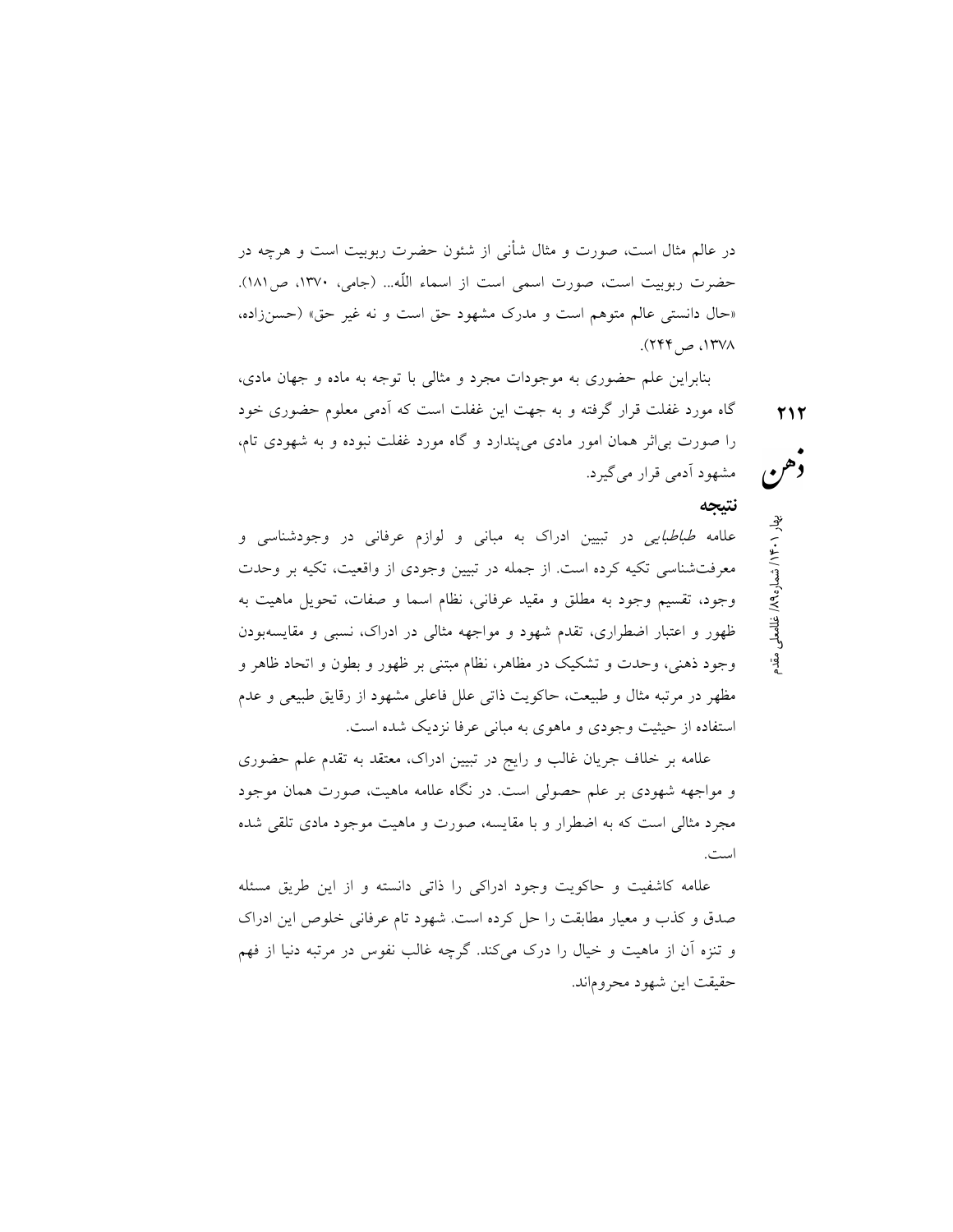عمل از ديدگاه ملاصدرا»، **خردنامه صدرا؛**<br>كان تصور متعارف از ادراك حسى در فلسفه<br>ص۵۳ – ۸۴ .<br>• قم: بوستان كتاب، ۱۳۸۱.<br>وان: انتشارات پيام نور، ۱۳۷۵.<br>فى **شرح نقش الفصوص؛** تهران: وزارت<br>فى **شرح نقش الفصوص؛** تهران: وزارت<br>فى **شرح ن**  ٢١٣ منابع و مآخذ .١ارسطو؛ درباره نفس؛ ترجمه عليمراد داوودي؛ تهران: انتشارات حكمت، .١٣٩٣ .٢ابنسينا، شيخالرئيس؛ الشفاء (الالهيات)، تصحيح سعيد زايد؛ قم: انتشارات كتابخانه آية الله مرعشى، ١٤٠٤ق. .٣ـــــ؛ رسالة احوال النفس؛ تحقيق فواد الاهوانى؛ پاريس: انتشارات دار بيبليون، ٢٠٠٧م. .٤ابنعربى، محىالدين؛ الفتوحات المكية؛ بيروت: انتشارات دار صادر، [بيتا]. .٥اكبريان، رضا؛ «نسبت ميان نظر و عمل از ديدگاه ملاصدرا»، خردنامه صدرا؛ ش،٦٢ .١٣٨٩ .٦ـــــ؛ «استدلال خطاي حسي و امكان تصور متعارف از ادراك حسي در فلسفه علامه طباطبايي»، ذهن، ش،٦٩ ،١٣٩٦ ص٥٣ – .٨٤ .٧بوستان كتاب؛ مرزبان وحي و خرد؛ قم: بوستان كتاب، .١٣٨١ ٨ تاجديني، علي؛ يادها و يادگارها؛ تهران: انتشارات پيام نور، ١٣٧٥. .٩جامى، عبدالرحمن؛ نقد النصوص في شرح نقش الفصوص؛ تهران: وزارت فرهنگ و ارشاد اسلامى، .١٣٧٠ .١٠ جمعى از نويسندگان؛ يادنامه مفسر كبير استاد علامه طباطبائى؛ قم: انتشارات شفق، .١٣٦١ .١١ حسنزاده آملى، حسن؛ ممد الهمم در شرح فصوص الحكم؛ تهران: وزارت فرهنگ و ارشاد اسلامى، .١٣٧٨ .١٢ حيدرى، كمال؛ شرح نهايه الحكمه العقل و العاقل و المعقول؛ قم: دار فراقد للطباعه و النشر، [بيتا]. ١٣. خميني، روح|لله؛ **مصباح الهداية إلى الخلافة و الولاية**؛ تصحيح جلال|لدين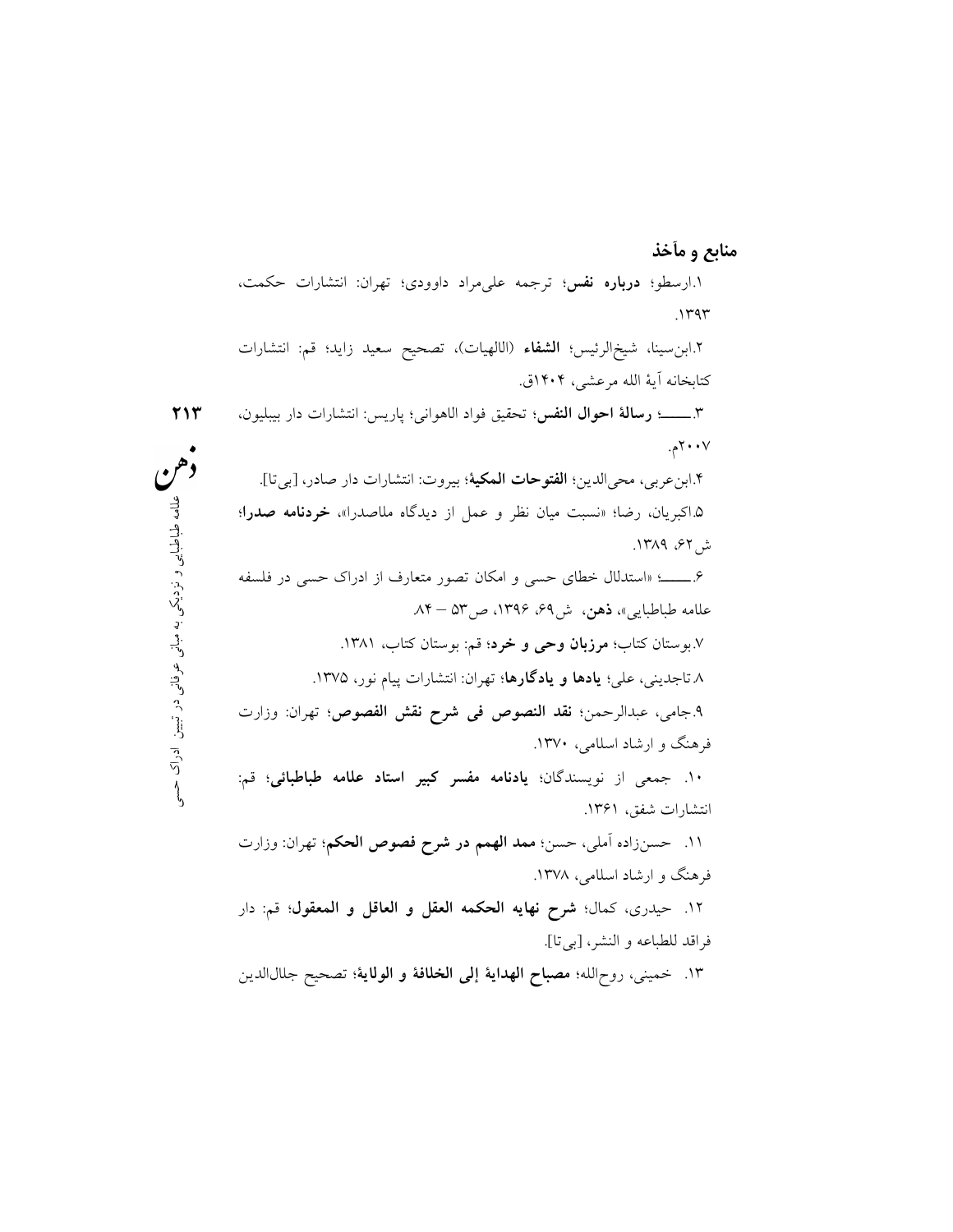غلامعلي مقدم / ٨٩ ه / شمار ١٤٠١ بهار ٢١٤ آشتياني؛ تهران: مؤسسه تنظيم و نشر آثار امام خمينى، .١٣٧٦ .١٤ سبزوارى، ملاهادي؛ شرح المنظومه؛ تصحيح و تعليق حسنزاده آملى؛ تهران،: انتشارات نشر ناب، .١٣٦٩ .١٥ شبسترى، محمود؛ گلشن راز؛ تصحيح محمد حماصيان؛ كرمان: انتشارات خدمات فرهنگى كرمان، .١٣٨٢ .١٦ شيرازي، صدرالمتألهين؛ الشواهد الربوبية فى المناهج السلوكية؛ تصحيح سيدجلالالدين آشتيانى؛ قم: انتشارات مركز الجامعى للنشر، .١٣٦٠ .١٧ ـــــ؛ العرشية، تصحيح غلامحسين آهنى؛ تهران،: انتشارات مولى، .١٣٦١ .١٨ ـــــ؛ الحكمة المتعالية فى الاسفار العقلية الاربعة؛ بيروت: انتشارات دار احياء التراث العربي، ١٩٨١م. .١٩ ـــــ؛ شرح الهداية الاثيرية؛ تصحيح محمدمصطفى فولادكار؛ بيروت؛ مؤسسة التاريخ العربى، ١٤٢٢ق. .٢٠ ـــــ؛ مجموعه رسائل فلسفى؛ تحقيق و تصحيح از حامد ناجى اصفهانى؛ تهران: انتشارات حكمت، .١٣٧٥ .٢١ طباطبايى، محمدحسين؛ مجموعه رسائل؛ قم: مؤسسه بوستان كتاب، ،١٣٨٧ الف. .٢٢ ـــــ؛ بررسيهاي اسلامي؛ قم: مؤسسه بوستان كتاب، .١٣٨٨ .٢٣ ـــــ؛ نهاية الحكمة؛ قم: مؤسسه نشر اسلامي جامعه مدرسين، ١٤١٦ق. .٢٤ ـــــ؛ مهر تابان؛ مشهد: نور ملكوت قرآن، [بيتا]. .٢٥ ـــــ؛ اصول فلسفه و روش رئاليسم؛ قم: انتشارات مؤسسه بوستان كتاب، ،١٣٨٧ ب. .٢٦ ـــــ؛ رسائل توحيدي؛ قم: مؤسسه بوستان كتاب، .١٣٨٨ .٢٧ قيصرى رومى، محمدداوود؛ شرح فصوص الحكم؛ تصحيح سيدجلالالدين